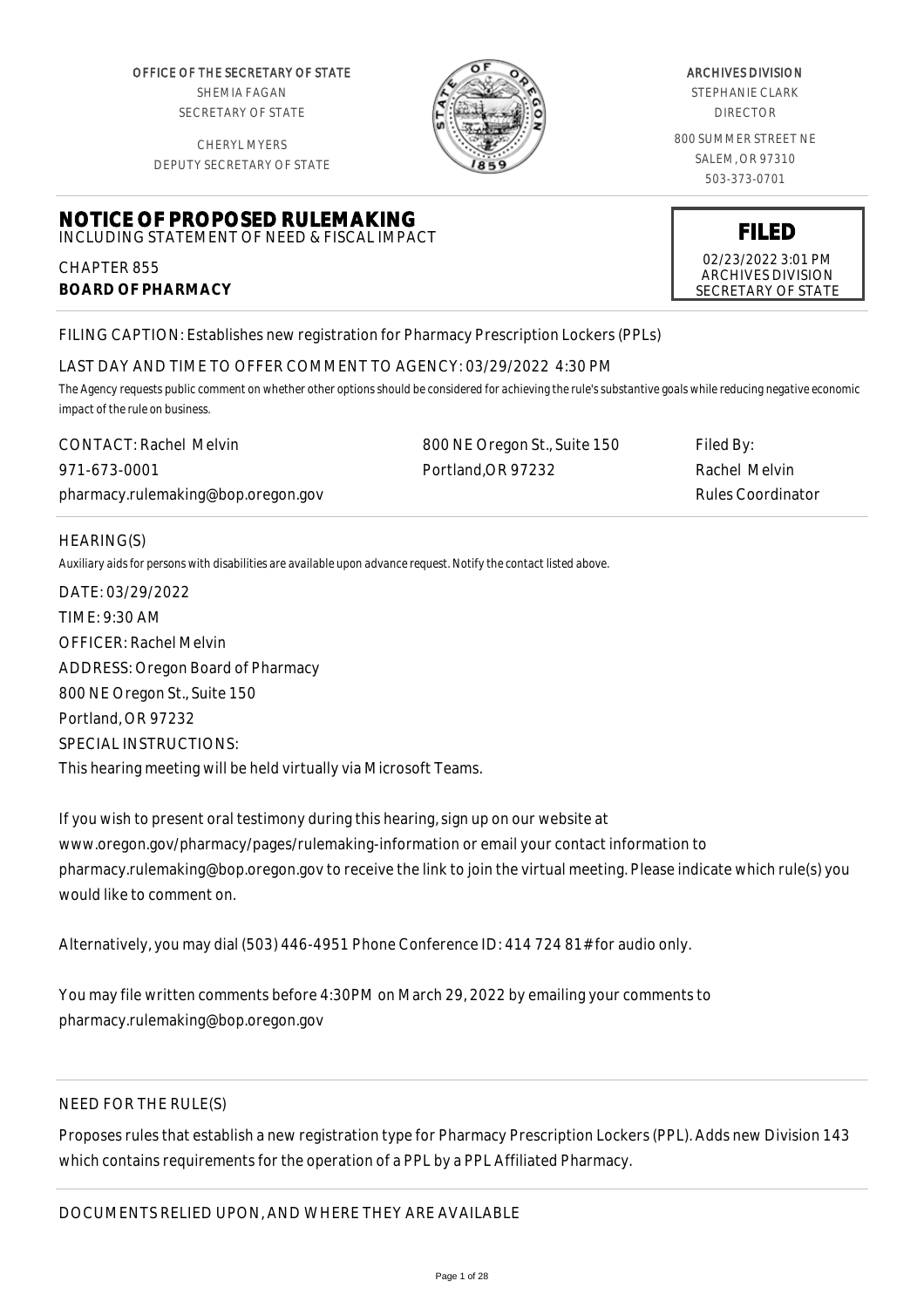# STATEMENT IDENTIFYING HOW ADOPTION OF RULE(S) WILL AFFECT RACIAL EQUITY IN THIS STATE

Large, urban, predominantly white communities usually have multiple pharmacies to choose from, but in smaller, rural, and lower socioeconomic areas, even within cities, it can be much more difficult to find an open pharmacy. The proposed rules may positively impact Oregonian's ability to access and pick up prescriptions without having to physically visit an open pharmacy.

# FISCAL AND ECONOMIC IMPACT:

The agency sent out a fiscal impact request for estimated costs associated with compliance, implementation and operation of a PPL. On 1/24/2022 a fiscal impact request was sent to 1,419 interested party email addresses and 1,444 PIC email addresses. The agency received 1 response with the following estimates:

- Locker purchase: \$40,000- \$80,000
- Locker lease: \$500-1,000 per month
- Surveillance systems: \$10,000 initially, then \$100-500 per month for data storage

Pharmacies are not required to operate a Pharmacy Prescription Locker (PPL). If a pharmacy chooses to operate a PPL, the PPL Affiliated Pharmacy will be required to apply and pay a registration fee of \$225 for the PPL and be required to comply with all Oregon Administrative Rules and Oregon Revised Statutes. We do anticipate that licensed drug outlets may be financially impacted in order to comply with the proposed rules.

Pharmacies that choose to deploy lockers will generate revenue from prescription and over-the-counter drug sales to help offset the cost of compliance with these proposed rules.

# COST OF COMPLIANCE:

*(1) Identify any state agencies, units of local government, and members of the public likely to be economically affected by the rule(s). (2) Effect on Small Businesses: (a) Estimate the number and type of small businesses subject to the rule(s); (b) Describe the expected reporting, recordkeeping and administrative activities and cost required to comply with the rule(s); (c) Estimate the cost of professional services, equipment supplies, labor and increased administration required to comply with the rule(s).*

OBOP- Fiscal impact is estimated to be minimal for the agency and limited to administrative and compliance costs. There is no anticipated fiscal impact to other state agencies, units of local government or the public.

There are approximately 113 small business drug outlet pharmacies registered with the board. It is not anticipated that the cost of compliance for small business would be different from that of a non-small business.

# DESCRIBE HOW SMALL BUSINESSES WERE INVOLVED IN THE DEVELOPMENT OF THESE RULE(S):

Small businesses were not involved with the development of the proposed rules.

# WAS AN ADMINISTRATIVE RULE ADVISORY COMMITTEE CONSULTED? NO IF NOT, WHY NOT?

A RAC was not consulted for the development of these rules. The board held a technology forum during the August 2020 board meeting where vendors presented information and resources for the board's consideration prior to drafting proposed rules.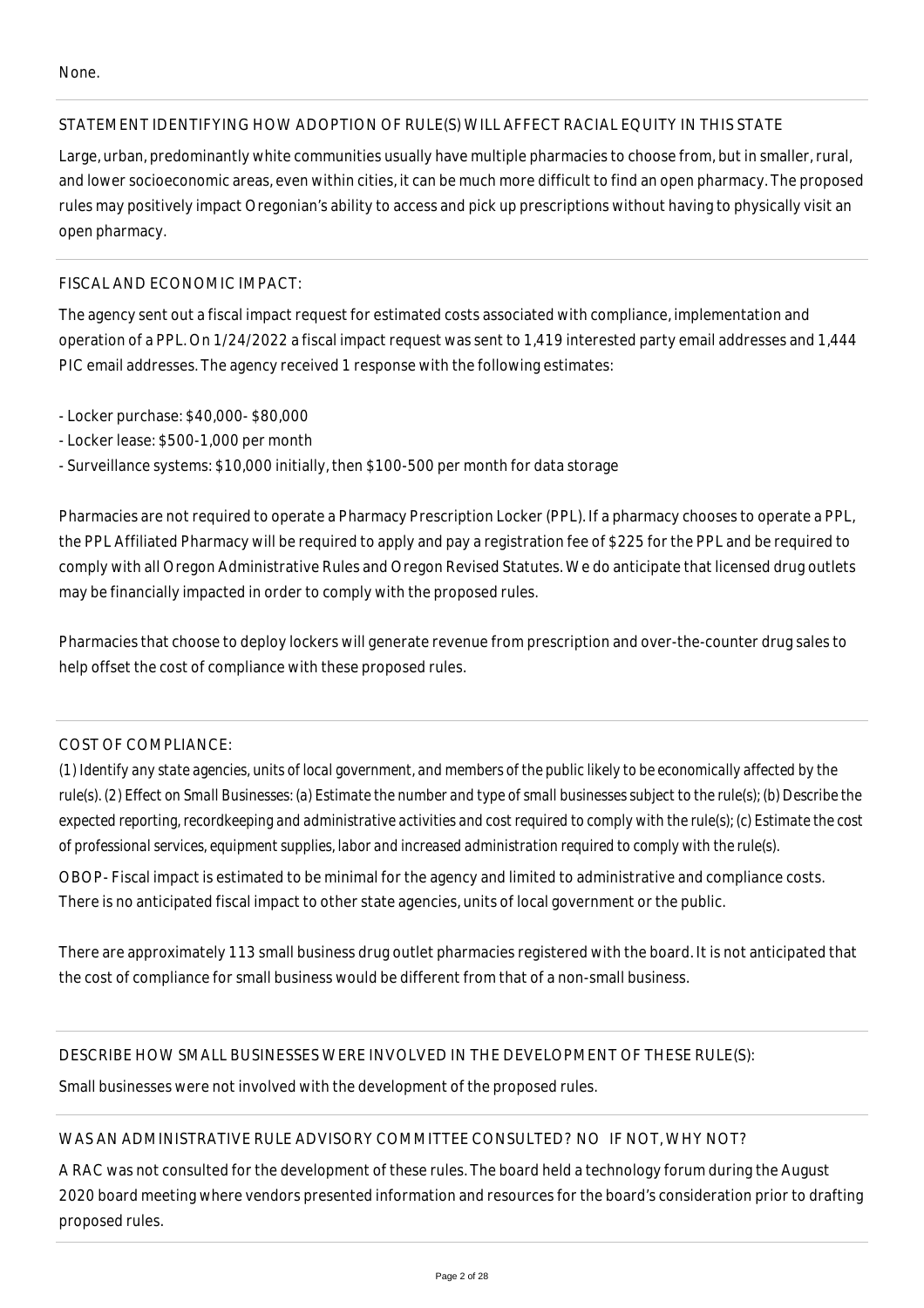#### RULES PROPOSED:

855-143-0001, 855-143-0005, 855-143-0010, 855-143-0015, 855-143-0020, 855-143-0025, 855-143-0030, 855- 143-0050, 855-143-0100, 855-143-0120, 855-143-0125, 855-143-0130, 855-143-0150, 855-143-0155, 855-143- 0200, 855-143-0205, 855-143-0210, 855-143-0215, 855-143-0220, 855-143-0225, 855-143-0345, 855-143-0500, 855-143-0550, 855-143-0600, 855-143-0602, 855-143-0650

ADOPT: 855-143-0001

RULE SUMMARY: Rules establish a new drug outlet type of Pharmacy Prescription Lockers (PPLs) and permit a pharmacy to operate a PPL.

CHANGES TO RULE:

855-143-0001 Purpose and Scope The purpose of OAR 855-143 is to provide minimum requirements for the operation of a Pharmacy Prescription Locker (PPL) by a PPL Affiliated Pharmacy. Statutory/Other Authority: ORS 689.205 Statutes/Other Implemented: ORS 689.155, ORS 689.527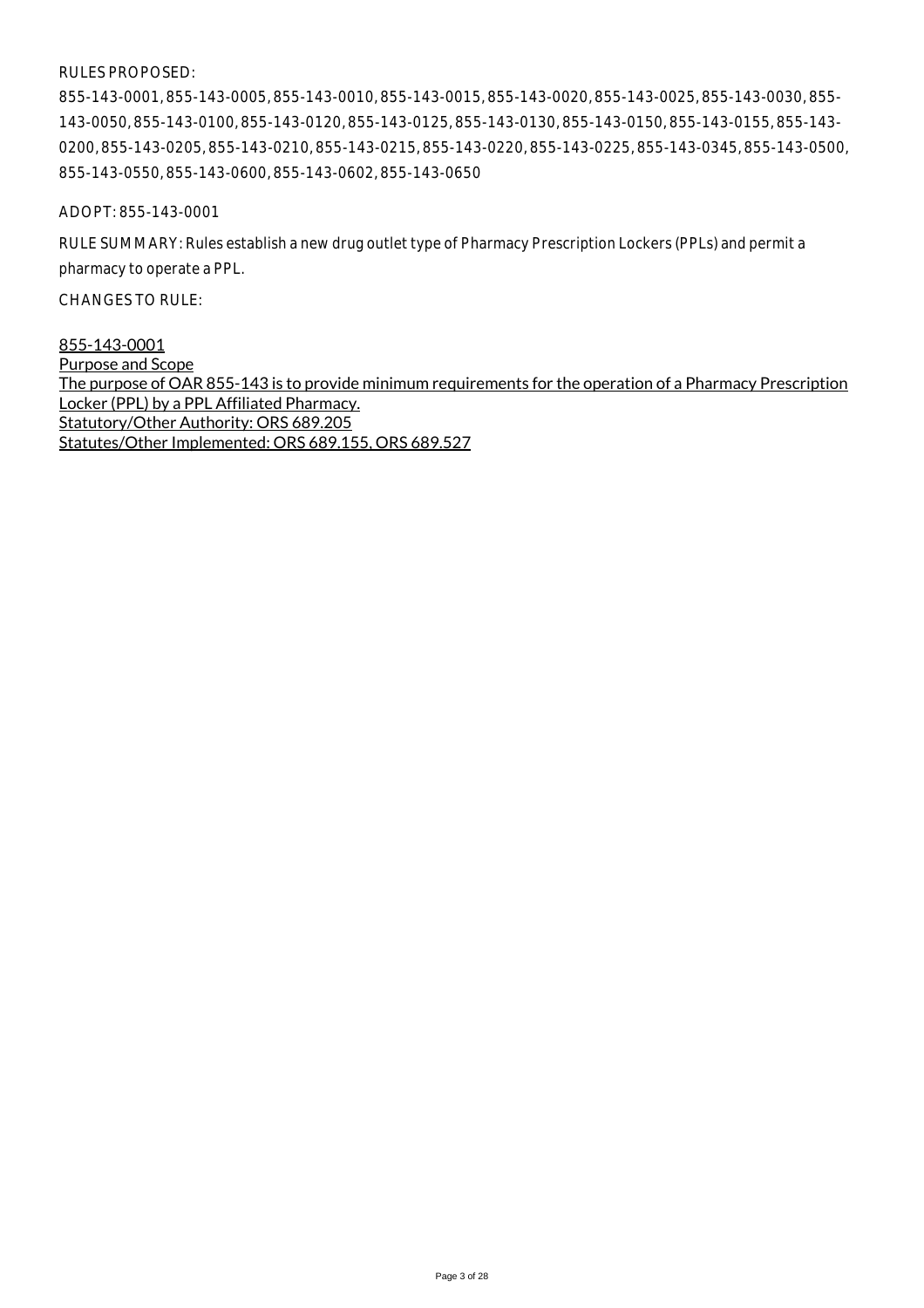RULE SUMMARY: Proposed rules establish a new drug outlet type of Pharmacy Prescription Lockers (PPLs) and permit a pharmacy to operate a PPL. Adds definitions related to PPL and PPL Affiliated Pharmacy.

CHANGES TO RULE:

#### 855-143-0005

**Definitions** 

The following words and terms, when used in OAR 855-143, have the following meanings, unless the context clearly indicates otherwise. Any term not defined in this section has the definition set out in OAR 855-006.¶ (1) "Pharmacy Prescription Locker Affiliated Pharmacy" or "PPL Affiliated Pharmacy" means a Retail Drug Outlet Pharmacy registered in Oregon that operates a Pharmacy Prescription Locker. ¶

(2) "Pharmacy Prescription Locker" or "PPL" means an Oregon location registered as a Retail Drug Outlet Pharmacy Prescription Locker using a mechanical system that securely stores completed patient-specific prescription and non-prescription drugs, devices, and related supplies for pick up.

Statutory/Other Authority: ORS 689.205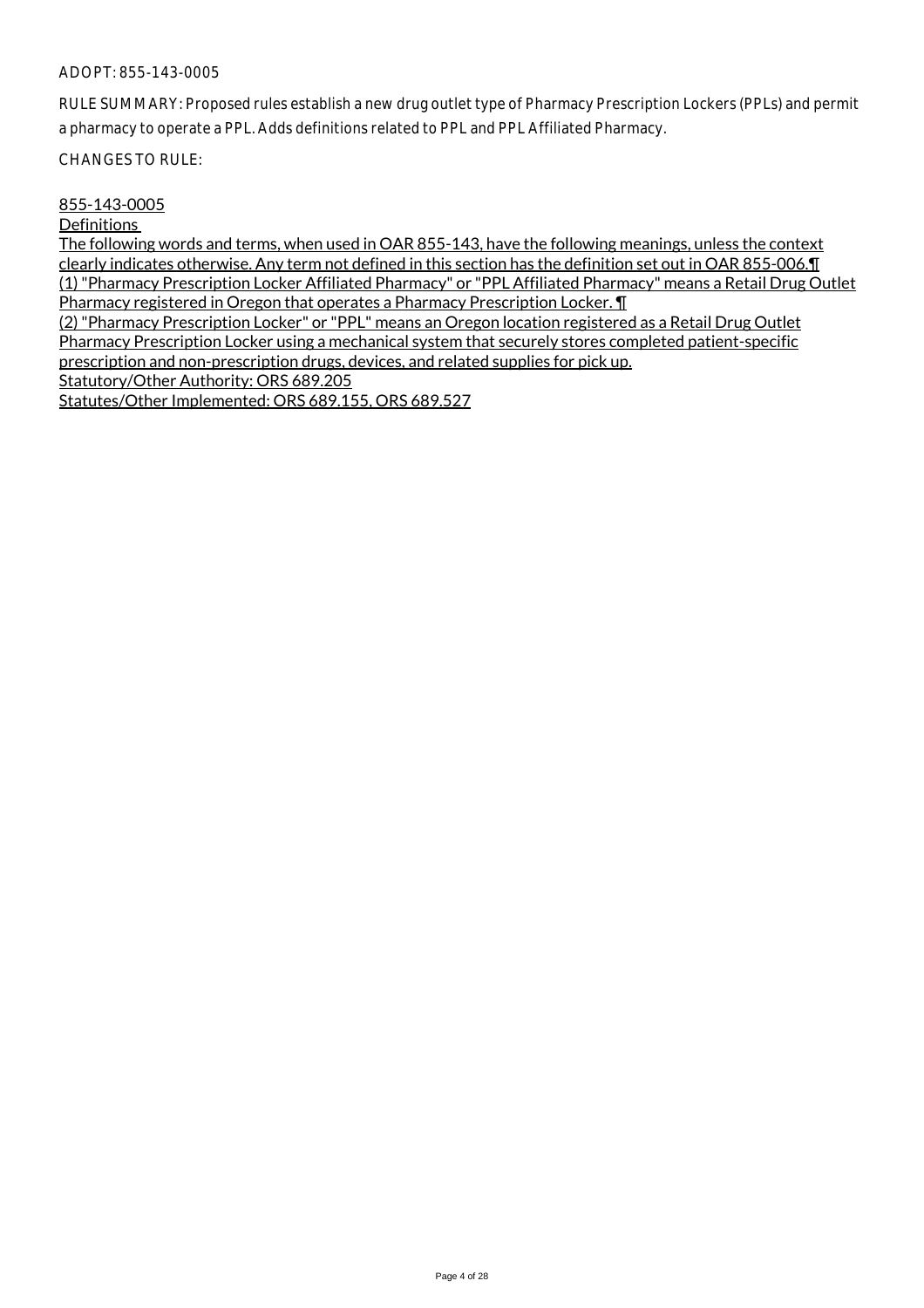RULE SUMMARY: Proposed rules establish a new drug outlet type of Pharmacy Prescription Lockers (PPLs) and permit a pharmacy to operate a PPL. Includes information and requirements for general registration of a PPL.

CHANGES TO RULE:

#### 855-143-0010

Registration: General

(1) Each PPL located in Oregon must be registered as a Retail Drug Outlet PPL.¶

(2) A controlled substance registration will not be issued for a Retail Drug Outlet PPL. ¶

(3) A Retail Drug Outlet PPL application must specify the PPL Affiliated Pharmacy and cannot operate without a PPL Affiliated Pharmacy that is registered by the board as a Retail Drug Outlet Pharmacy.¶

(4) Each registration renewal application must be accompanied by the annual fee and must contain the same information required in OAR 855-143-0015(2) and additional information requested by the board.¶

(5) The initial and annual registration fee for pharmacies is set out in OAR 855-110.¶

(6) A Retail Drug Outlet PPL registration expires March 31, annually. If the annual registration fee referred to in OAR 855-110 is not paid by March 31 of the current year, a late fee as set out in OAR 855-110 must be included with the application for registration renewal.

(7) The registration is not transferable. ¶

(8) The registration fee cannot be prorated.¶

(9) A PPL may not operate until a certificate of registration has been issued by the board.¶

(10) The PPL Affiliated Pharmacy registration and PPL registration must be on display at both the PPL Affiliated Pharmacy and at the PPL.

Statutory/Other Authority: ORS 689.205

Statutes/Other Implemented: ORS 689.151, ORS 689.155, ORS 689.225, ORS 689.305, ORS 689.527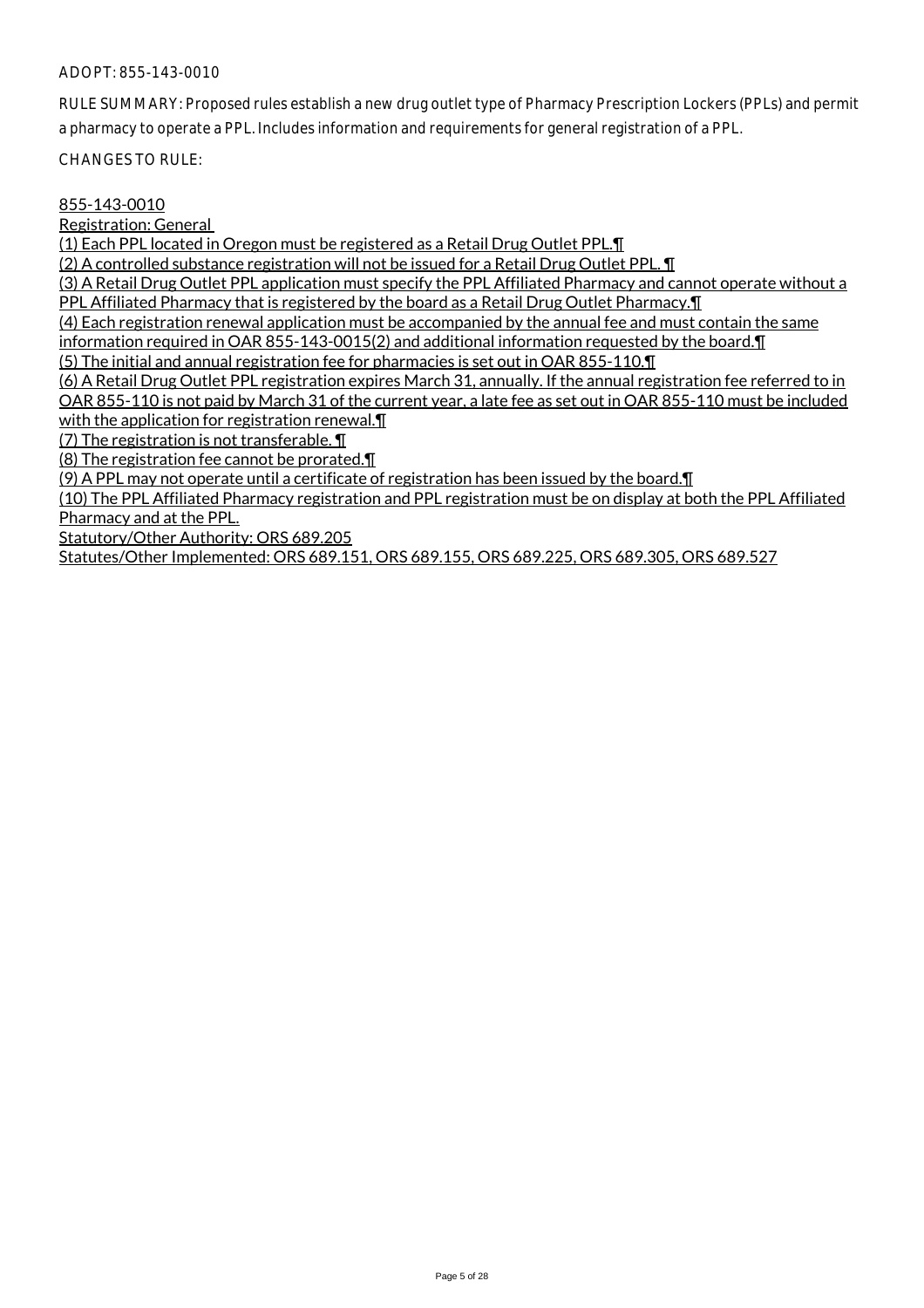RULE SUMMARY: Proposed rules establish a new drug outlet type of Pharmacy Prescription Lockers (PPLs) and permit a pharmacy to operate a PPL. Adds information and requirements related to an application for registration of a PPL.

CHANGES TO RULE:

#### 855-143-0015

Registration: Application

(1) An application for registration of a new PPL must include a floor plan drawn to scale with the location of the:¶ (a) PPL at the facility; ¶

(b) Surveillance system cameras; and¶

(c) Alarm system panel.¶

(2) The certificate of registration for a PPL must be issued prior to opening.¶

(3) The application must specify the location of the PPL and must indicate the owner, trustee, receiver, or other person applying for the registration. When an applicant is not the owner of the pharmacy, the application must indicate the owner and the applicant's affiliation with the owner:¶

(a) If the owner is a partnership or other multiple owners, the names of the partners or persons holding the five largest interests must be indicated on the application;¶

(b) If the owner is a corporation, the name filed must be the same as filed with the Secretary of State. The name of the corporation, the names of the corporation officers and the names of the stockholders, if applicable, who own the five largest interests must be indicated on the application.¶

(4) Upon request by the board, the applicant must furnish such information as required by the board regarding the partners, stockholders, or other persons not named in the application.

Statutory/Other Authority: ORS 475.035, ORS 689.205

Statutes/Other Implemented: ORS 689.155, ORS 689.305, ORS 689.527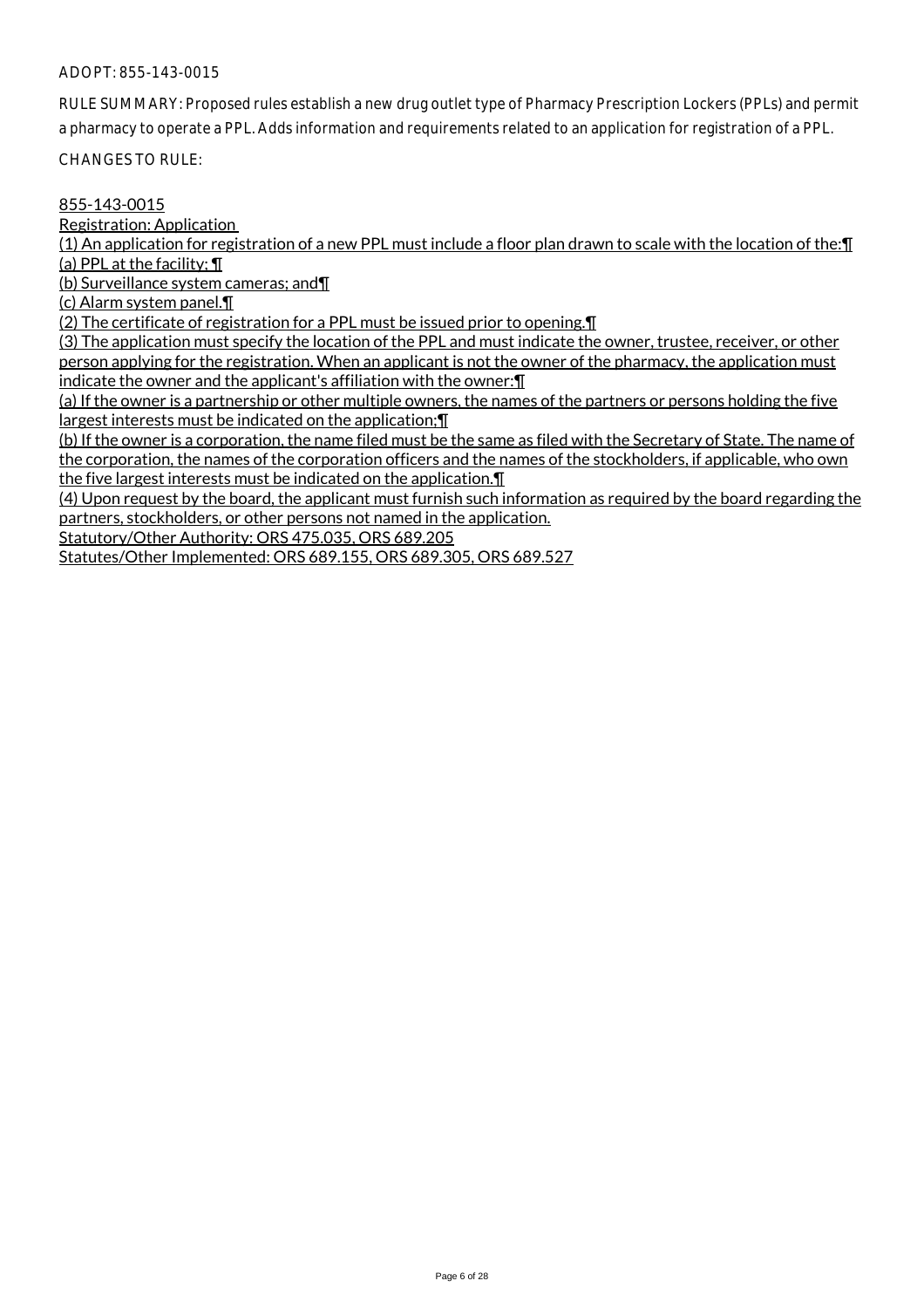RULE SUMMARY: Proposed rules establish a new drug outlet type of Pharmacy Prescription Lockers (PPLs) and permit a pharmacy to operate a PPL. Adds information and requirements related to registration for change of ownership, change of location or change of PPL Affiliated Pharmacy.

CHANGES TO RULE:

855-143-0020

Registration: Change of Owner, Location, or PPL Affiliated Pharmacy

(1) A change of location of the PPL Affiliated Pharmacy or location of the PPL requires:¶

(a) Submission of a new PPL application a minimum of 15 days prior to occurrence; ¶

(b) Registration fee;¶

(c) Approval of the board; and¶

(d) New certificate of registration. ¶

(2) A change in the PPL Affiliated Pharmacy or ownership of the PPL requires:¶

(a) Submission of a new PPL application a minimum of 15 days prior to occurrence; ¶

(b) Registration fee;¶

(c) Approval of the board; and¶

(d) New certificate of registration. ¶

(3) A change of ownership includes any change in the legal form of the business including additions or deletions of partners.¶

(4) A certificate of registration will be issued upon board approval of the application.¶

(5) A PPL that has changed location or ownership must not operate until the new certificate of registration has been approved and issued.

Statutory/Other Authority: ORS 475.035, ORS 689.205

Statutes/Other Implemented: ORS 689.155, ORS 689.305, ORS 689.527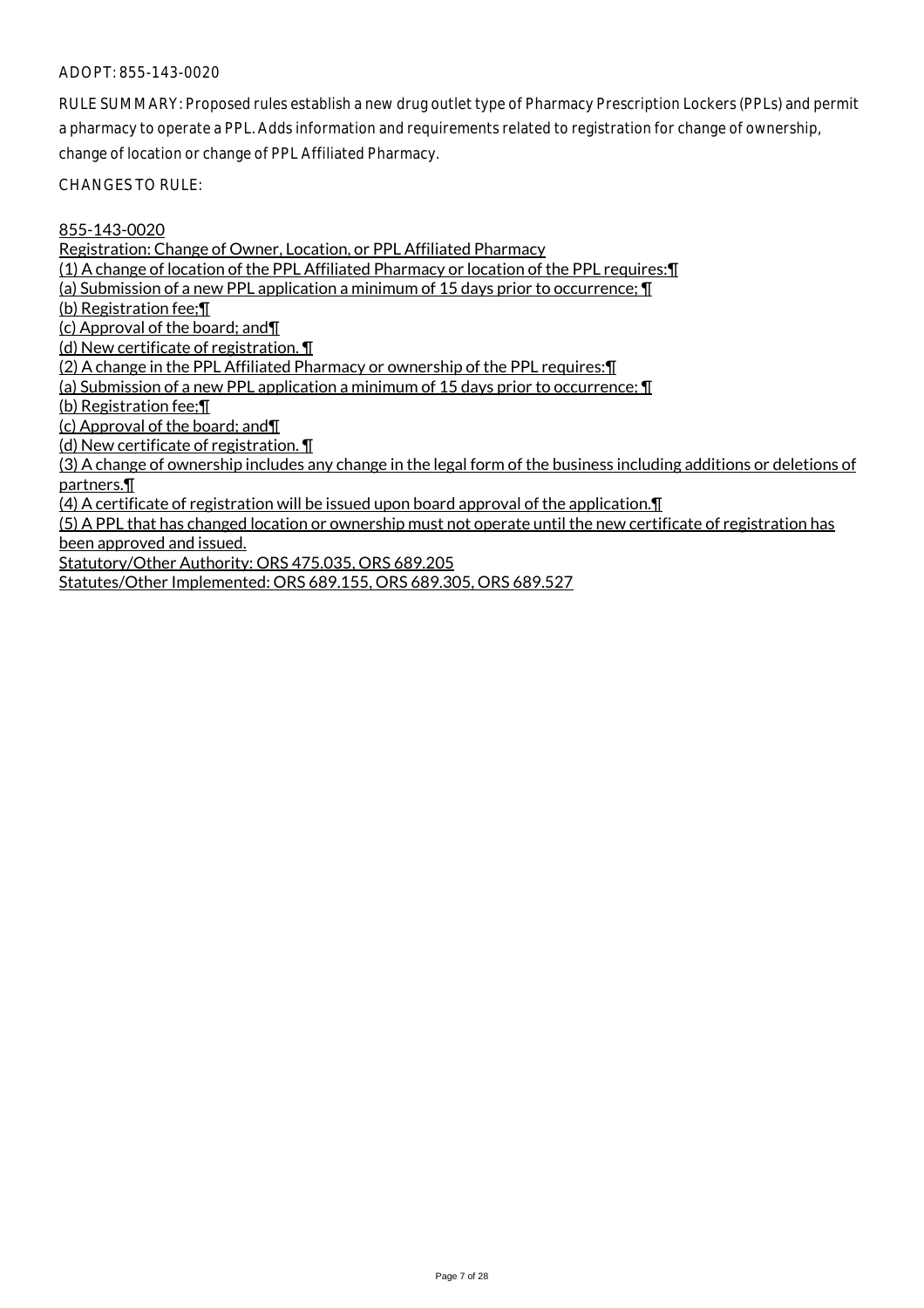RULE SUMMARY: Rules establish a new drug outlet type of Pharmacy Prescription Lockers (PPLs) and permit a pharmacy to operate a PPL. Adds information and requirements related to closing a PPL.

CHANGES TO RULE:

855-143-0025 Registration: Closure A PPL Affiliated Pharmacy must notify the board a minimum of 15 days prior to discontinuing operation of a PPL. Notification must include the: ¶ (1) Final disposition of drugs stored in the PPL including:¶ (a) Name and location where the drugs are transferred; ¶ (b) Name and location where destruction occurred; and¶ (c) Name and location of the site that will store all records;¶ (2) Provide the board with:¶ (a) Oregon Board of Pharmacy state license(s); and¶ (b) Signed statement giving the effective date of closure. Statutory/Other Authority: ORS 689.205 Statutes/Other Implemented: ORS 689.155, ORS 689.305, ORS 689.527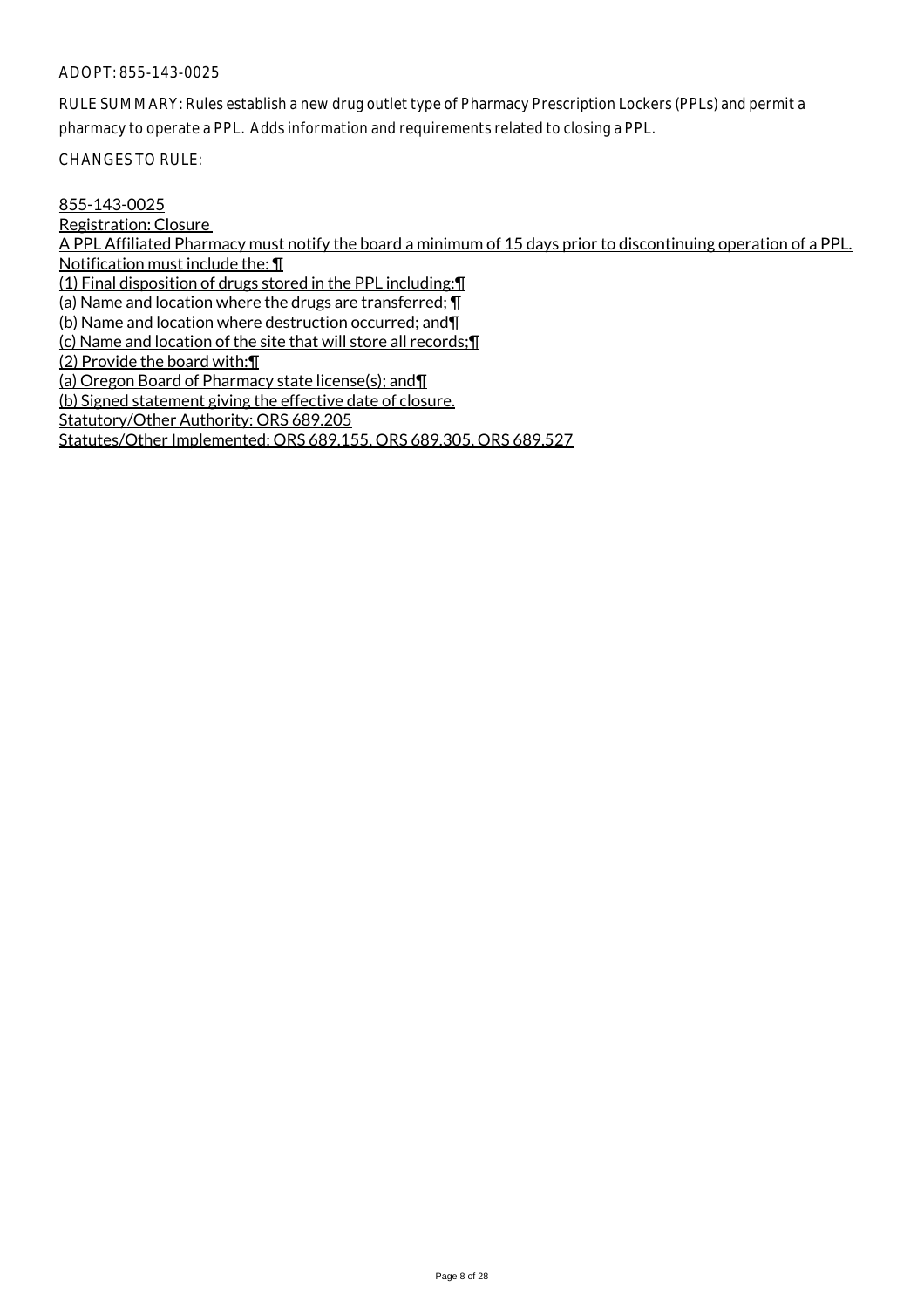RULE SUMMARY: Rules establish a new drug outlet type of Pharmacy Prescription Lockers (PPLs) and permit a

pharmacy to operate a PPL. Adds information and requirements related to Non-Resident PPL Affiliated Pharmacies.

CHANGES TO RULE:

### 855-143-0030

Non-Resident Affiliated Pharmacies

(1) For the purpose of these rules, a non-resident pharmacy includes a PPL Affiliated Pharmacy located outside of Oregon and providing pharmacy services to a PPL located in Oregon.¶

(2) Each non-resident PPL Affiliated Pharmacy must be registered with the Oregon Board of Pharmacy as a Retail Drug Outlet Pharmacy.¶

(3) To qualify for registration under these rules, every non-resident PPL Affiliated Pharmacy must be registered and in good standing with the Board of Pharmacy in the pharmacy's state of residence. I

(4) The Oregon licensed Pharmacist-in-Charge (PIC) of the non-resident PPL Affiliated Pharmacy is the PIC for each PPL.¶

(5) The PIC is responsible for ensuring that the PPL PIC self-inspection form is completed prior to February 1 each year.¶

(6) The PIC must comply with the requirements of OAR 855-019-0300.

Statutory/Other Authority: ORS 689.205

Statutes/Other Implemented: ORS 689.151, ORS 689.155, ORS 689.225, ORS 689.527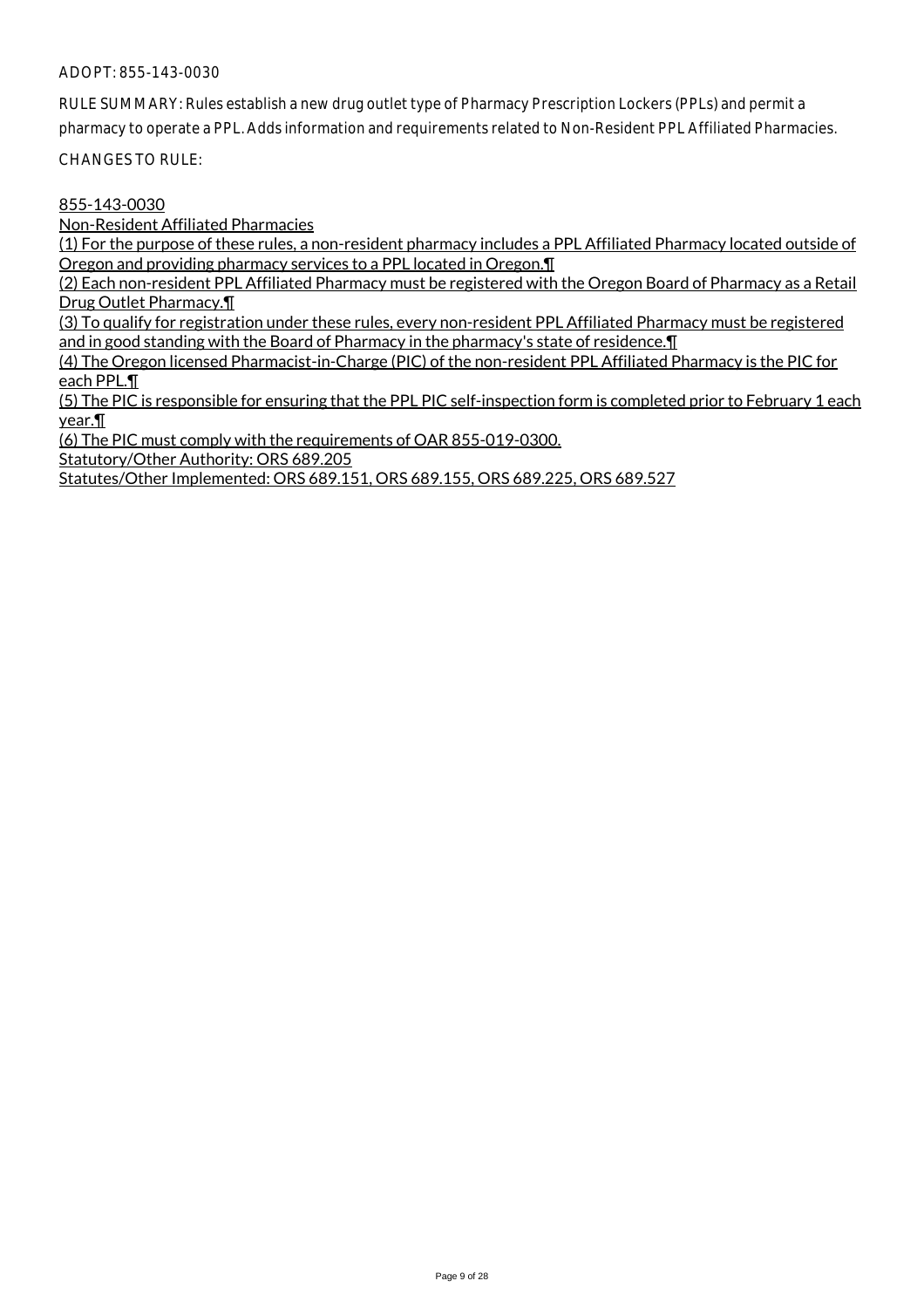RULE SUMMARY: Rules establish a new drug outlet type of Pharmacy Prescription Lockers (PPLs) and permit a pharmacy to operate a PPL. Adds information and requirements related to personnel.

CHANGES TO RULE:

855-143-0050 **Personnel** (1) A PPL must have an Oregon licensed PIC at all times. ¶ (2) Prior to utilizing a PPL, the Oregon licensed Pharmacist, Intern, Certified Oregon Pharmacy Technician and Pharmacy Technician must have completed a training program on the proper use of the PPL. Statutory/Other Authority: ORS 689.205 Statutes/Other Implemented: ORS 689.151, ORS 689.155, ORS 689.527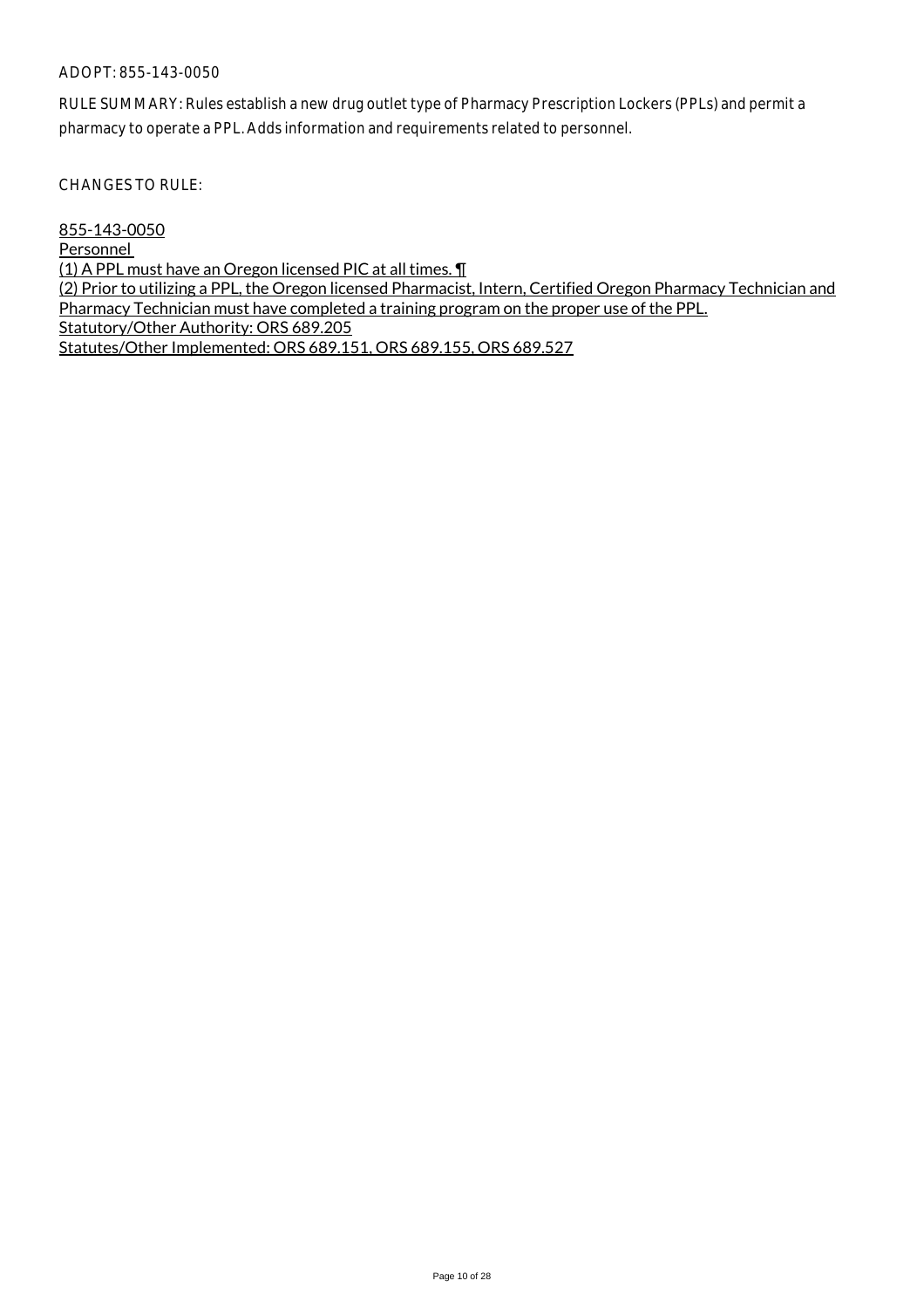RULE SUMMARY: Rules establish a new drug outlet type of Pharmacy Prescription Lockers (PPLs) and permit a pharmacy to operate a PPL. Adds information and requirements related to security.

CHANGES TO RULE:

855-143-0100

Security

(1) The PPL Affiliated Pharmacy, the PPL, Oregon licensed PIC of the PPL Affiliated Pharmacy and each Oregon licensed Pharmacist supervising the PPL is responsible for the security of the PPL including provisions for adequate safeguards against loss, theft or diversion of prescription and non-prescription drugs, devices, and

related supplies, and records for such drugs, devices and related supplies.¶

(2) The PPL Affiliated Pharmacy must ensure the PPL:¶

(a) Is placed in a secure indoor location that is climate controlled and protected from the elements;¶

(b) Is securely fastened to a permanent structure so that it cannot be removed;¶

(c) Stores prescription and non-prescription drugs, devices, and related supplies in compliance with the provisions of OAR 855-143-0125;¶

(3) The PPL must be secured to prevent access when:¶

(a) There is no Oregon licensed Pharmacist supervising and authorizing access in real-time to the PPL; or¶

(b) There is no Pharmacist, Intern, Certified Oregon Pharmacy Technician or Pharmacy Technician employed by the PPL Affiliated Pharmacy present at the PPL; or¶

(c) Any component of the PPL is not functioning.¶

(4) A record must be maintained with the name and Oregon license number of each person accessing the PPL.¶ (5) An Intern, Certified Oregon Pharmacy Technician, and Pharmacy Technician may only access the PPL when an Oregon licensed Pharmacist is supervising the licensee and has authorized access to the PPL in real-time.¶ (6) Unlicensed personnel (e.g. vendor) may only access the PPL when escorted and continuously observed by a licensee who is authorized by the Oregon licensed Pharmacist who is supervising and authorizing access to the PPL in real-time. ¶

(7) Minimum security methods must include a properly functioning:¶

(a) Alarm system at the PPL and real-time notification to an Oregon licensed Pharmacist of the PPL Affiliated Pharmacy if unauthorized access occurs;¶

(b) Electronic entry system that is controlled by an Oregon licensed Pharmacist and records the:¶

(A) Identification of the Oregon licensed Pharmacist authorizing access and securing the PPL;¶

(B) Identification of the Pharmacist, Intern, Certified Oregon Pharmacy Technician or Pharmacy Technician accessing and securing the PPL; and¶

(C) Date and time of each activity; and¶

(c) Surveillance system that utilizes continuously accessible and recorded video between the PPL Affiliated Pharmacy and the PPL. The system must provide a clear view of the entire PPL including its access points. Statutory/Other Authority: ORS 689.205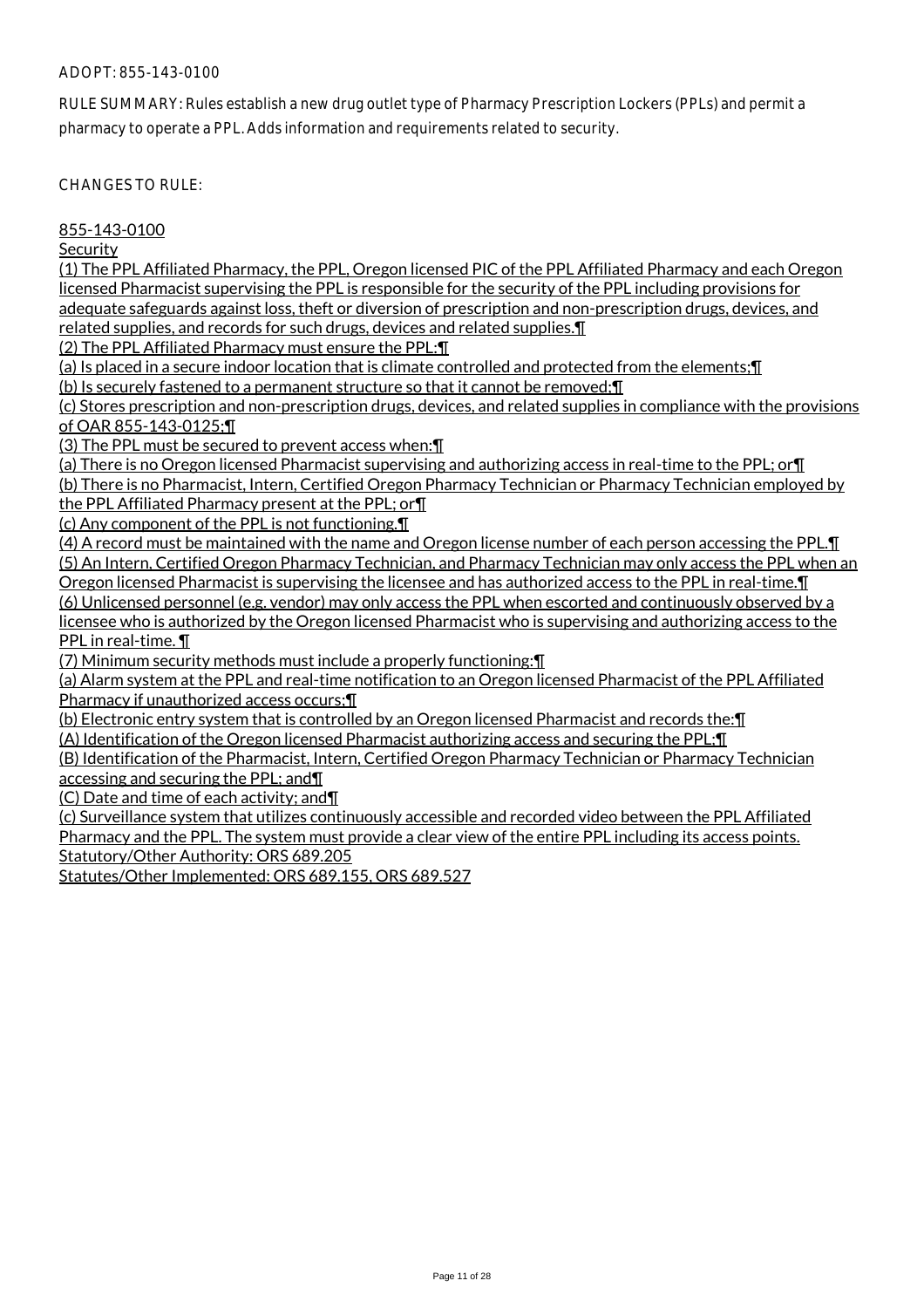RULE SUMMARY: Proposed rules establish a new drug outlet type of Pharmacy Prescription Lockers (PPLs) and permit a pharmacy to operate a PPL. Adds information and requirements related to drug procurement.

CHANGES TO RULE:

855-143-0120 Drug: Procurement A PPL may only receive prescription, non-prescription drugs, devices, and related supplies from the PPL Affiliated Pharmacy. Statutory/Other Authority: ORS 475.035, ORS 689.205 Statutes/Other Implemented: ORS 689.155, ORS 689.527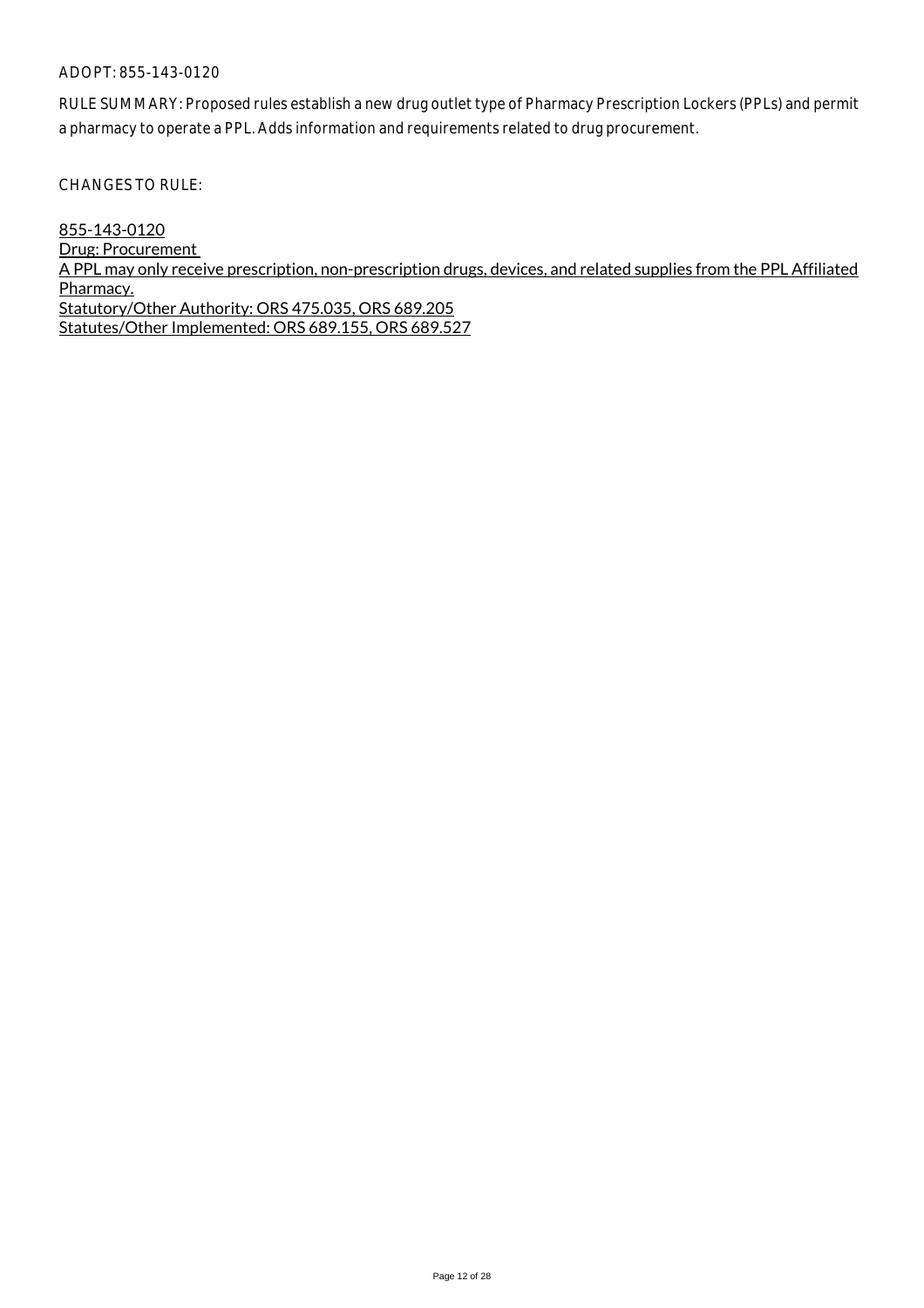RULE SUMMARY: Rules establish a new drug outlet type of Pharmacy Prescription Lockers (PPLs) and permit a pharmacy to operate a PPL. Adds information and requirements related to drug storage.

CHANGES TO RULE:

#### 855-143-0125

Drug: Storage

(1) A PPL must maintain proper storage of all drugs. This includes, but is not limited to the following:¶

(a) All drugs must be stored according to manufacturer's published or USP guidelines.¶

(b) All drugs must be stored in appropriate conditions of temperature, light, humidity, sanitation, ventilation, and space.¶

(c) Appropriate storage conditions must be provided for, including during transfers between facilities and to patients.¶

(d) A PPL must quarantine drugs which are outdated, adulterated, misbranded or suspect.¶

(2) A PPL must store all drugs at the proper temperature according to manufacturer's published guidelines

(pursuant to FDA package insert or USP guidelines).¶

(a) All drug refrigeration systems must:¶

(A) Maintain refrigerated products between 2 to 8  $\mathbb{PC}$  (35.6 to 46.4 $\mathbb{CP}$ ); frozen products between -25 to -10  $\mathbb{PC}$  (-13 to 14  $\mathbb{P}$ ; or as specified by the manufacturer. $\P$ 

(B) Utilize a centrally placed, accurate, and calibrated thermometer;¶

(C) Be dedicated to pharmaceuticals only;¶

(D) Be measured continuously and documented either manually twice daily to include minimum, maximum and current temperatures; or with an automated system capable of creating a producible history of temperature readings. ¶

(b) A PPL must adhere to a monitoring plan, which includes, but is not limited to:¶

(A) Documentation of training of all personnel;¶

(B) Maintenance of manufacturer recommended calibration of thermometers;¶

(C) Maintenance of records of temperature logs for a minimum of three years;¶

(D) Documentation of excursion detail, including, but not limited to, event date and name of persons(s) involved in excursion responses;¶

(E) Documentation of action(s) taken, including decision to quarantine product for destruction, or determination by an Oregon licensed Pharmacist that it is safe for continued use. This documentation must include details of the information source;¶

(F) A written emergency action plan; ¶

(G) Routine preventative maintenance and evaluation of refrigeration equipment and monitoring equipment; and¶

(H) Documentation and review of temperature recordings at least once every 28 days by the Oregon licensed Pharmacist at the time of in person physical inspection.

Statutory/Other Authority: ORS 689.205, ORS 689.325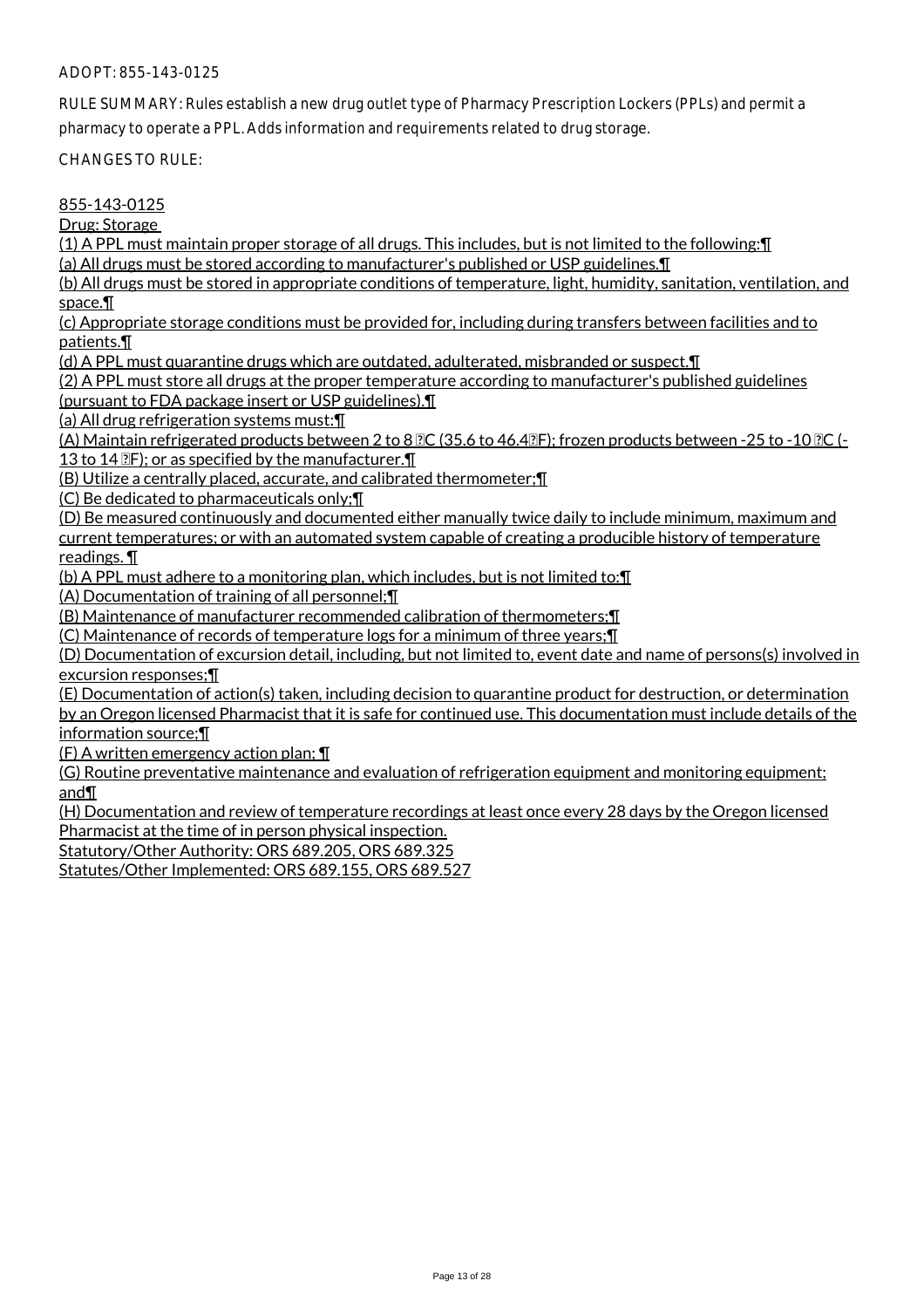RULE SUMMARY: Proposed rules establish a new drug outlet type of Pharmacy Prescription Lockers (PPLs) and permit a pharmacy to operate a PPL. Adds information and requirements related to drug loss.

CHANGES TO RULE:

855-143-0130

Drug: Loss

A PPL and its PPL Affiliated Pharmacy must:¶

(1) Ensure that disasters, accidents and emergencies which may affect the strength, purity, or labeling of drugs or devices are reported to the board immediately.¶

(2) Ensure that confirmed significant drug loss or any loss related to suspected drug theft is reported to the board within one business day.

Statutory/Other Authority: ORS 689.205, ORS 689.305, ORS 689.315 Statutes/Other Implemented: ORS 689.155, ORS 689.527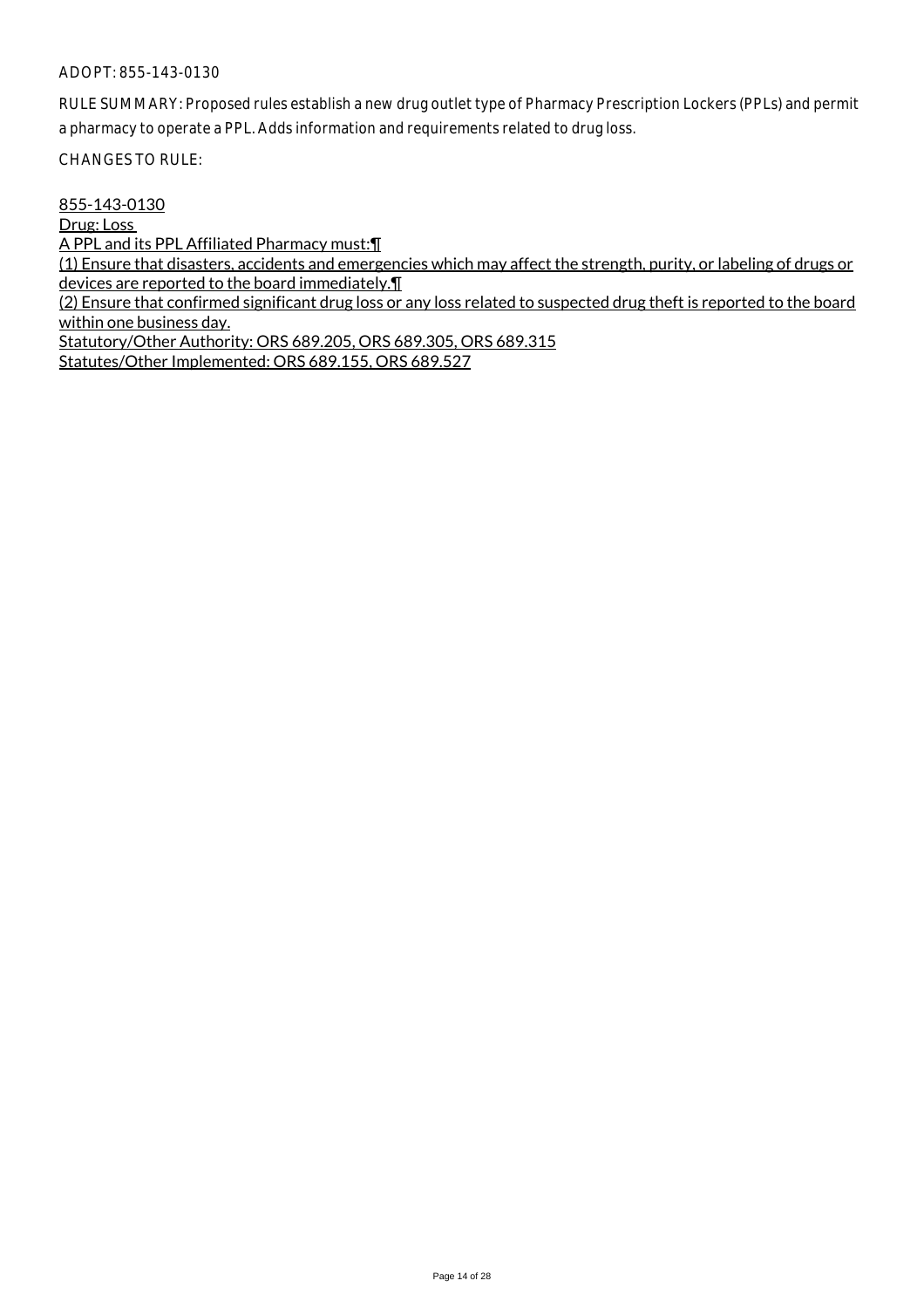RULE SUMMARY: Proposed rules establish a new drug outlet type of Pharmacy Prescription Lockers (PPLs) and permit a pharmacy to operate a PPL. Adds sanitation requirements for a PPL and PPL Affiliated Pharmacy.

CHANGES TO RULE:

855-143-0150 Outlet: Sanitation A PPL and its PPL Affiliated Pharmacy must ensure the PPL is kept clean. Statutory/Other Authority: ORS 689.305 Statutes/Other Implemented: ORS 689.305, ORS 689.527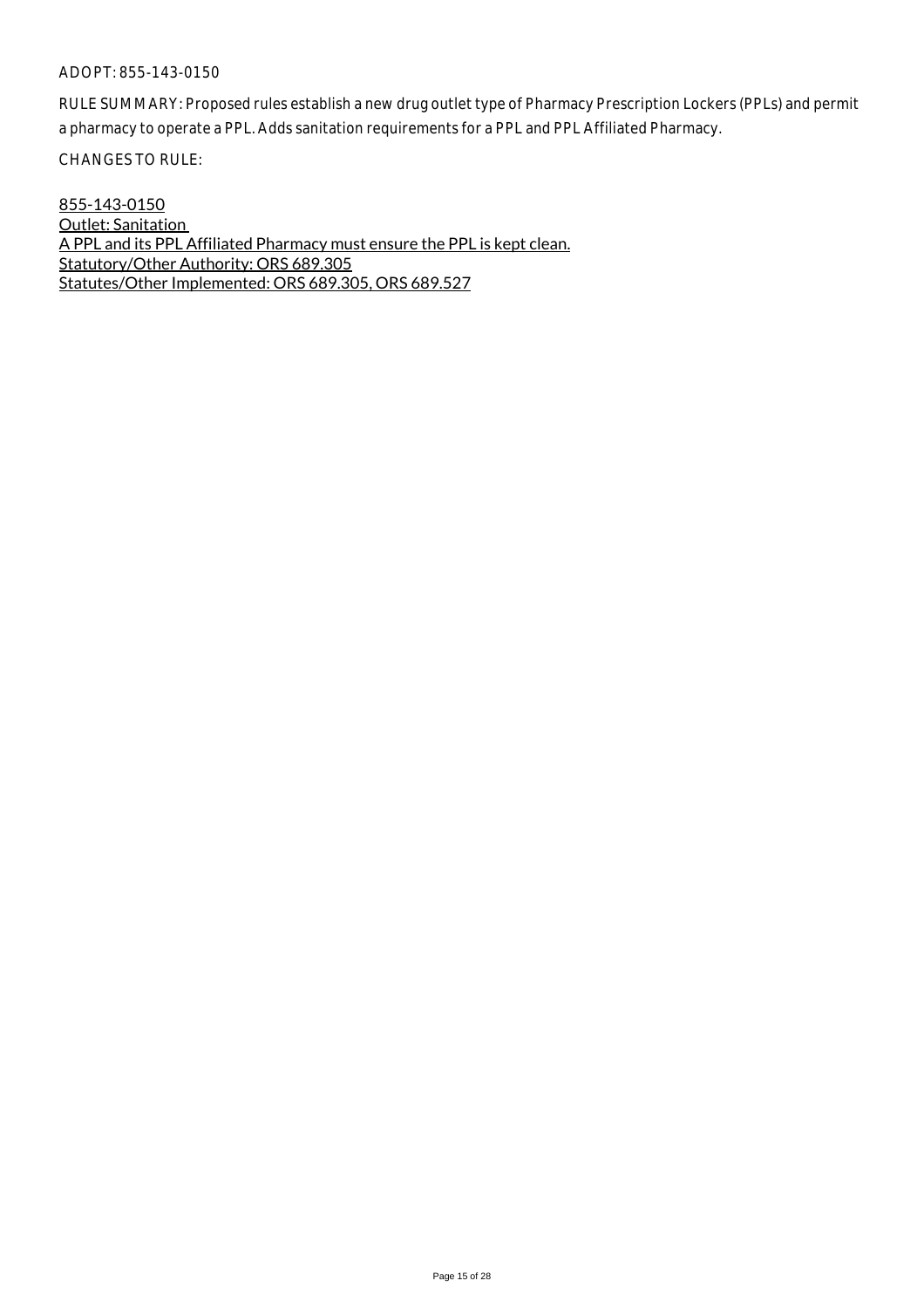RULE SUMMARY: Proposed rules establish a new drug outlet type of Pharmacy Prescription Lockers (PPLs) and permit a pharmacy to operate a PPL. Adds minimum equipment requirements.

CHANGES TO RULE:

#### 855-143-0155

Outlet: Minimum Equipment Requirements

(1) Each Oregon PPL must have the following:¶

(a) Appropriate equipment and supplies as required by Oregon Revised Statutes, Oregon Administrative Rules, United States Code, Code of Federal Regulations, and standards adopted by reference (e.g. USP) based on services offered by the PPL outlet;¶

(b) Appropriate equipment to maintain the proper storage of drugs;¶

(c) Signage in a location easily seen by the public at the PPL where prescription and non-prescription drugs, devices, and related supplies are dispensed: ¶

(A) Stating "The (insert name of PPL Affiliated Pharmacy) may be able to substitute a less expensive drug which is therapeutically equivalent to the one prescribed by your doctor unless you do not approve." The printing on this sign must be in block letters not less than one inch in height. ¶

(B) Providing notification in each of the languages required in OAR 855-143-0410 of the right to free, competent oral interpretation and translation services, including translated prescription labels, for patients who are of limited English proficiency, in compliance with federal and state regulations if the pharmacy dispenses prescriptions for a patient's self-administration;¶

(C) Stating "This location is a Pharmacy Prescription Locker, supervised by an Oregon licensed Pharmacist from (insert name of PPL Affiliated Pharmacy, address, and telephone number)." The printing on the sign must be in block letters not less than one inch in height; and¶

(D) Providing notification of accurate hours of operation at the PPL; and¶

(d) Additional equipment and supplies that are determined as necessary by the PPL Affiliated Pharmacy or PIC.¶ (2) Failure to have, use and maintain required equipment constitutes unprofessional conduct under ORS 689.405(1)(a).

Statutory/Other Authority: ORS 689.205, ORS 689.654

Statutes/Other Implemented: ORS 689.155, ORS 689.515, ORS 689.654, ORS 689.527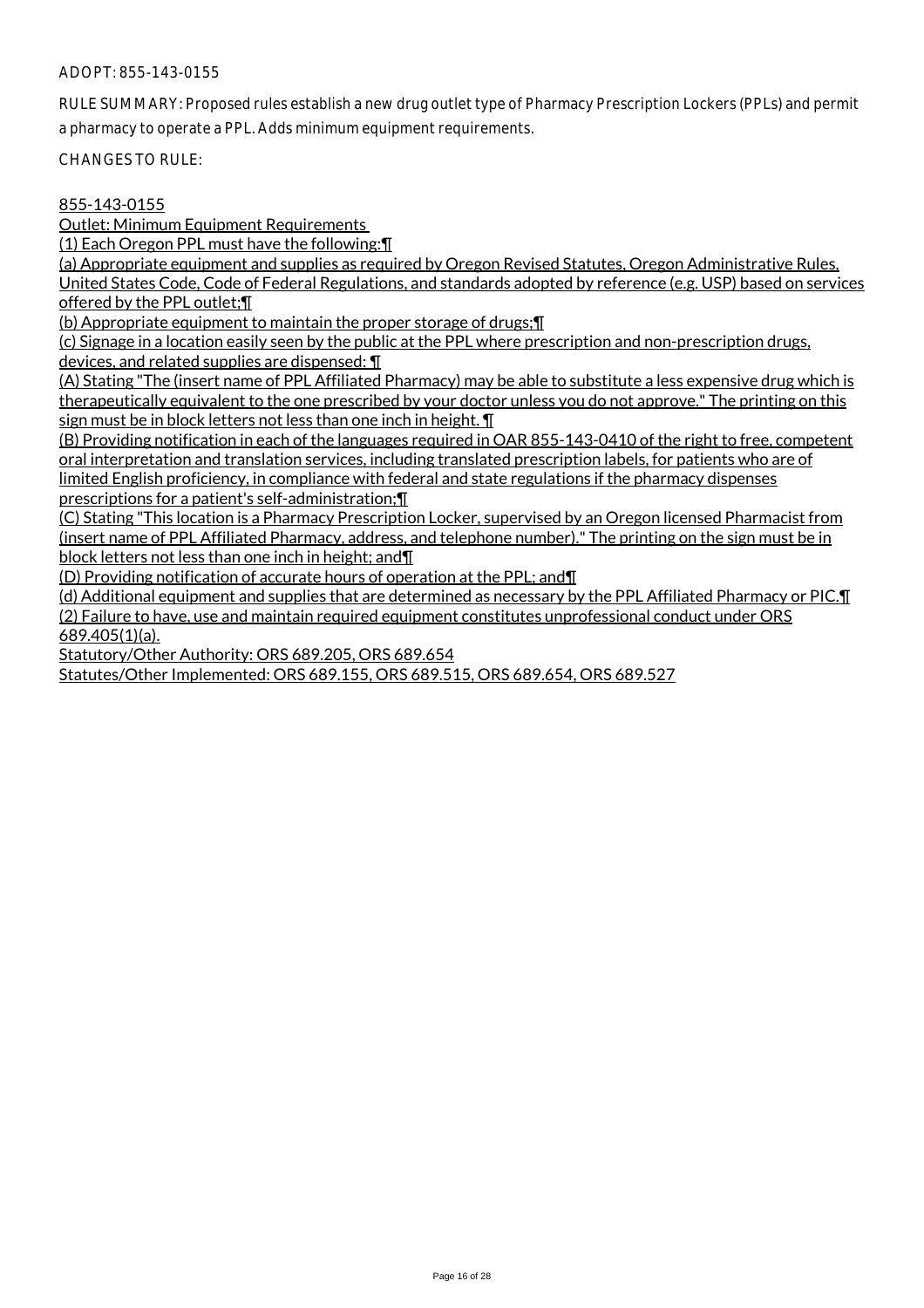RULE SUMMARY: Proposed rules establish a new drug outlet type of Pharmacy Prescription Lockers (PPLs) and permit a pharmacy to operate a PPL. Adds information and requirements related to general requirements.

CHANGES TO RULE:

855-143-0200

Outlet: General Requirements

(1) The PPL Affiliated Pharmacy and its PIC are responsible for all operations and enforcing all policies and procedures of the PPL.¶

(2) A PPL Affiliated Pharmacy may operate more than one PPL.¶

(3) A PPL Affiliated Pharmacy must be less than 120 miles apart via the shortest surface street route from the PPL. ¶

(4) A PPL and its PPL Affiliated Pharmacy must:¶

(a) Have the same owner; or¶

(b) Have a written contract that specifies:¶

(A) The services to be provided by each licensee and registrant;¶

(B) The responsibilities of each licensee and registrant; and¶

(C) The accountabilities of each licensee and registrant;¶

(c) Ensure each prescription and non-prescription drugs, devices, and related supplies are dispensed in compliance with OAR 855-019, OAR 855-025, OAR 855-031, OAR 855-041 and OAR 855-143;¶

(d) Ensure that the PPL Affiliated Pharmacy prevents duplicate dispensing of a prescription; ¶

(e) Comply with all applicable federal and state laws and rules;¶

(f) Ensure that PPL Affiliated Pharmacy has received and documented consent by the patient or patient's agent for the patient's prescription and non-prescription drugs, devices, and related supplies to be placed in the PPL;¶

(g) Ensure that there is an Oregon licensed PIC who is responsible for all operations and enforcing all policies and procedures of the PPL;¶

(h) Designate in writing the Oregon licensed Pharmacists, Interns, Pharmacy Technicians and Certified Oregon Pharmacy Technicians authorized to access the PPL;¶

(i) Utilize complete chain of custody tracking;¶

(j) Train the Oregon licensed Pharmacists, Interns, Pharmacy Technicians and Certified Oregon Pharmacy Technicians in the operation of the PPL and document the training;¶

(k) Develop, implement and enforce a continuous quality improvement program for dispensing services from a PPL designed to objectively and systematically:¶

(A) Monitor, evaluate, document the quality and appropriateness of patient care; ¶

(B) Improve patient care; and¶

(C) Identify, resolve and establish the root cause of dispensing and DUR errors and prevent their reoccurrence;¶ (l) Provide a telephone number that a patient, patient's agent or prescriber may use to contact the Oregon

licensed Pharmacist from the PPL Affiliated Pharmacy; and¶

(m) Develop, implement and enforce a process for an in person physical inspection of the PPL by an Oregon licensed Pharmacist at least once every 28 days or more frequently as deemed necessary by the Oregon licensed PIC of the PPL Affiliated Pharmacy. The inspection must utilize the PPL self-inspection form, be documented, and records retained.

Statutory/Other Authority: ORS 689.205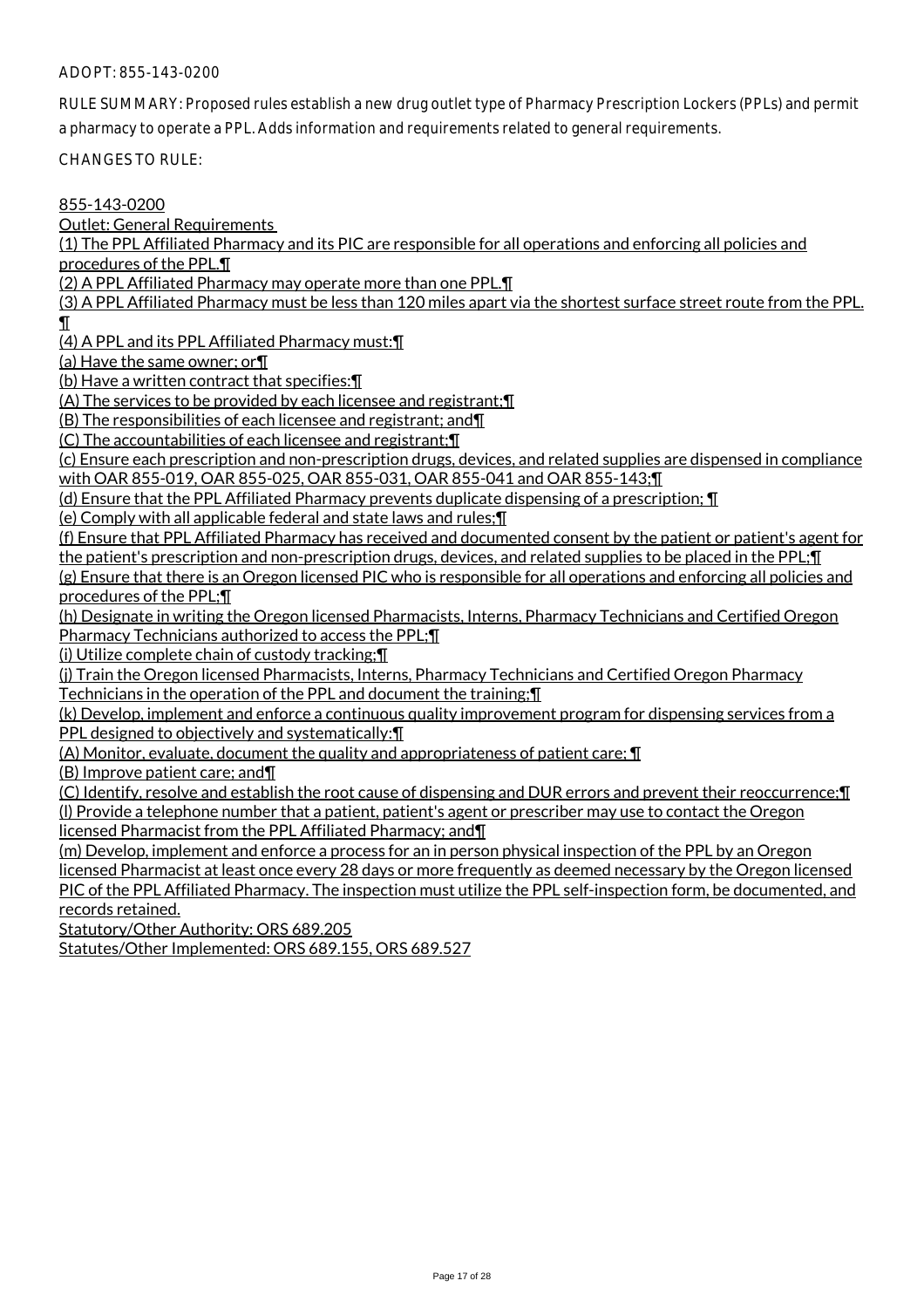RULE SUMMARY: Proposed rules establish a new drug outlet type of Pharmacy Prescription Lockers (PPLs) and permit a pharmacy to operate a PPL. Adds information and requirements related to technology.

CHANGES TO RULE:

855-143-0205

Outlet: Technology

A PPL and its PPL Affiliated Pharmacy must:¶

(1) Utilize a shared computer system and have appropriate technology or interface to allow access to information required to dispense prescription and non-prescription drugs, devices, and related supplies and counsel the patient or patient's agent;¶

(2) Utilize barcode, radio-frequency identification or quick response code technology for stocking, destocking and dispensing at the PPL;¶

(3) Test the PPL and verify the unit is operable and functioning in all aspects in accordance with minimum acceptable system or unit design specifications before dispensing prescription and non-prescription drugs, devices, and related supplies and after an upgrade or change is made to the system. The PPL Affiliated Pharmacy must make the results of such testing available to the board upon request; and¶

(4) Develop, implement and enforce a plan for routine maintenance of the PPL.¶

(5) Develop, implement and enforce a plan for responding to and recovering from an interruption of service where the PPL is not fully operational and functioning.

Statutory/Other Authority: ORS 689.205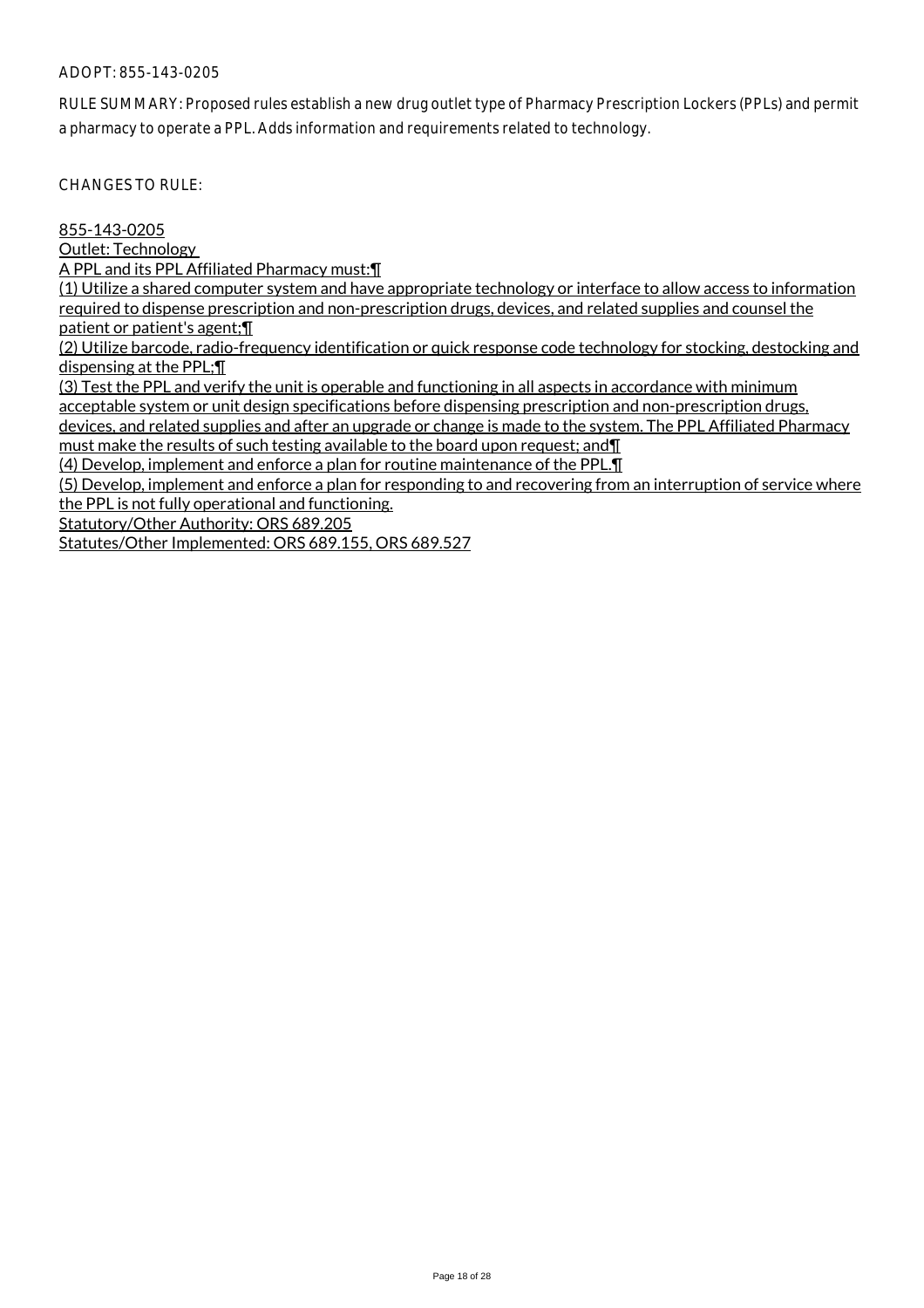RULE SUMMARY: Proposed rules establish a new drug outlet type of Pharmacy Prescription Lockers (PPLs) and permit a pharmacy to operate a PPL. Adds information and requirements related to supervision.

CHANGES TO RULE:

#### 855-143-0210

Outlet: Supervision

A PPL and its PPL Affiliated Pharmacy must:¶

(1) Ensure prescription and non-prescription drugs, devices, and related supplies are only dispensed at the PPL if an Oregon licensed Pharmacist is available for patient consultation and the PPL is fully operational.¶

(2) Ensure that stocking and destocking of prescription and non-prescription drugs, devices, and related supplies in a PPL is completed under the supervision, direction and control of a pharmacist.¶

(3) Ensure that an Oregon licensed Pharmacist verifies and documents that:¶

(a) All prescription and non-prescription drugs, devices, and related supplies were correctly stocked into the PPL;¶

(b) All prescription and non-prescription drugs, devices, and related supplies destocked from the PPL were returned to the PPL Affiliated Pharmacy; ¶

(c) Proper storage conditions were maintained during transfer per OAR 855-143-0125; and¶ (d) Records are maintained per OAR 855-143-0550.

Statutory/Other Authority: ORS 689.205, ORS 689.225

Statutes/Other Implemented: ORS 689.151, ORS 689.155, ORS 689.305, ORS 689.527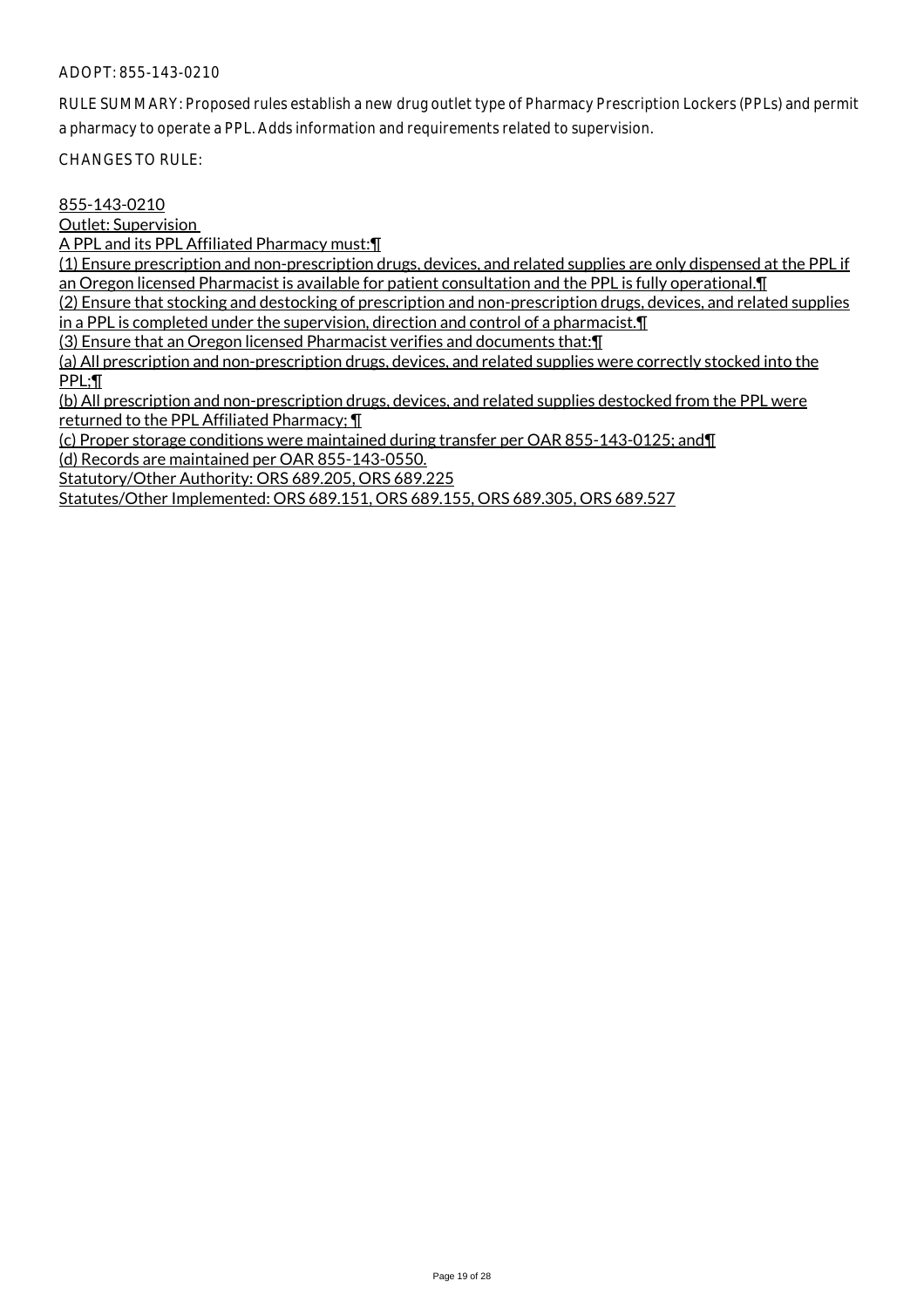RULE SUMMARY: Proposed rules establish a new drug outlet type of Pharmacy Prescription Lockers (PPLs) and permit a pharmacy to operate a PPL. Adds information and requirements related to pharmacist utilization.

CHANGES TO RULE:

855-143-0215 Outlet: Pharmacist Utilization A PPL and its PPL Affiliated Pharmacy must ensure that a prescription drug or device is not released from the PPL until the Oregon licensed Pharmacist or Intern has:¶ (1) Provided counseling when required under OAR 855-019-0230 or when requested by the patient or patient's agent; and¶ (2) Documented the interaction. Statutory/Other Authority: ORS 689.205 Statutes/Other Implemented: ORS 689.155, ORS 689.527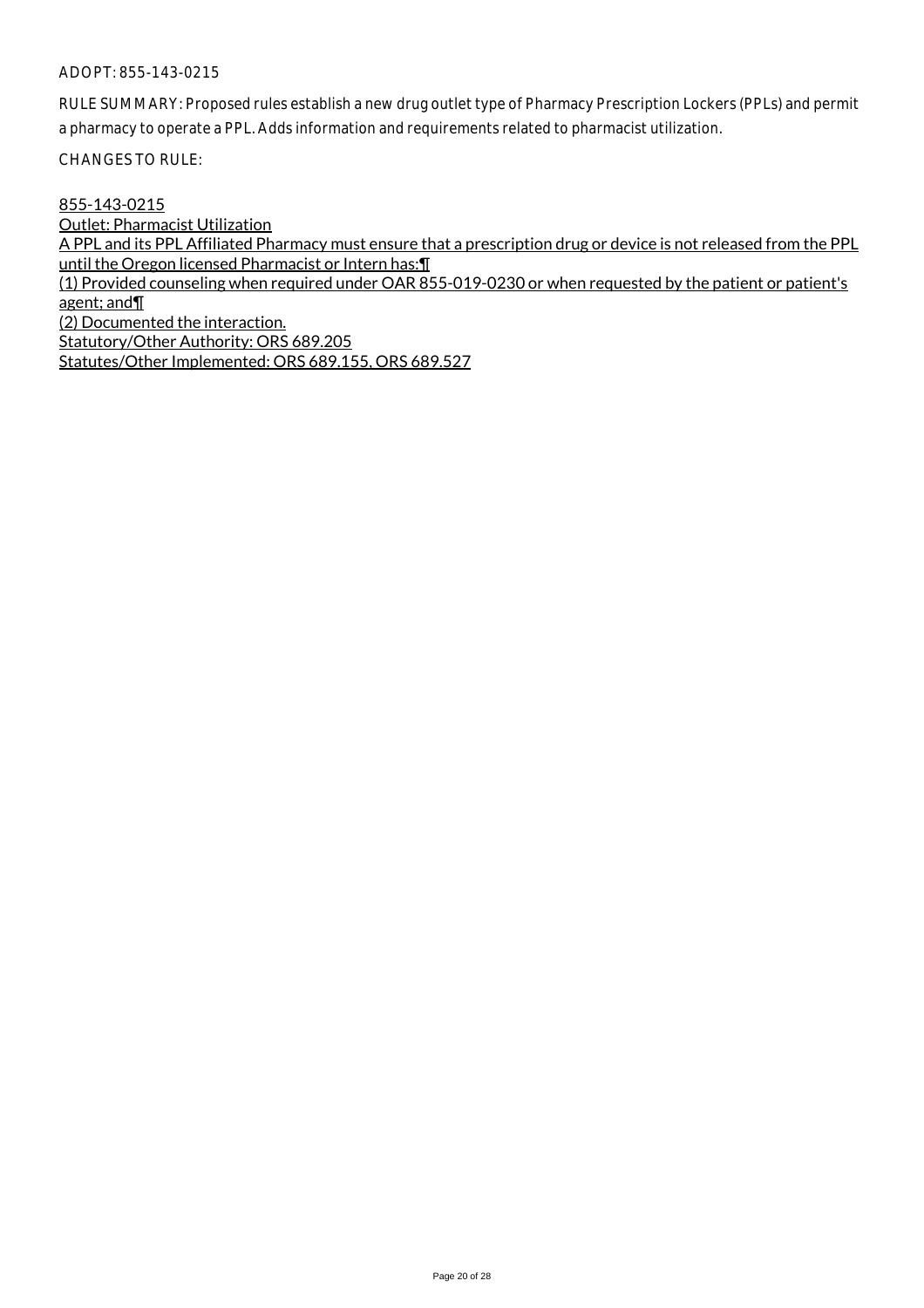RULE SUMMARY: Proposed rules establish a new drug outlet type of Pharmacy Prescription Lockers (PPLs) and permit a pharmacy to operate a PPL. Adds information and requirements related to non-prescription drugs and supplies.

CHANGES TO RULE:

#### 855-143-0220

Outlet: Non-Prescription Drugs and Supplies

If non-prescription drugs and related supplies are placed in the PPL, the PPL and its PPL Affiliated Pharmacy must ensure that only an Oregon licensed Pharmacist verifies non-prescription drugs and related supplies that will be placed in the PPL.

Statutory/Other Authority: ORS 689.205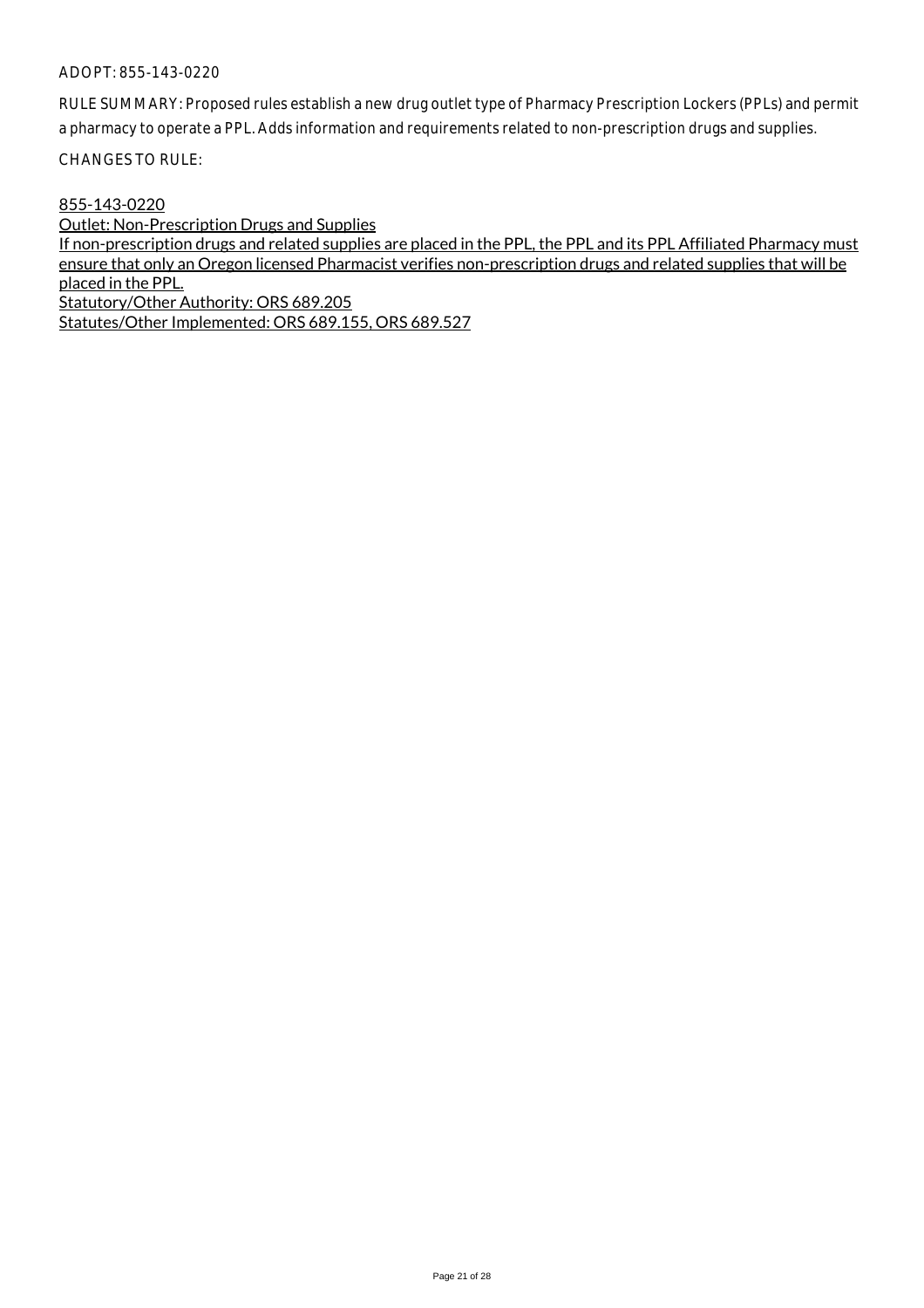RULE SUMMARY: Proposed rules establish a new drug outlet type of Pharmacy Prescription Lockers (PPLs) and permit a pharmacy to operate a PPL. Adds information and requirements related to controlled substances.

CHANGES TO RULE:

855-143-0225 Outlet: Controlled Substances Controlled substances may not be stored in the PPL. Statutory/Other Authority: ORS 689.205 Statutes/Other Implemented: ORS 689.155, ORS 689.527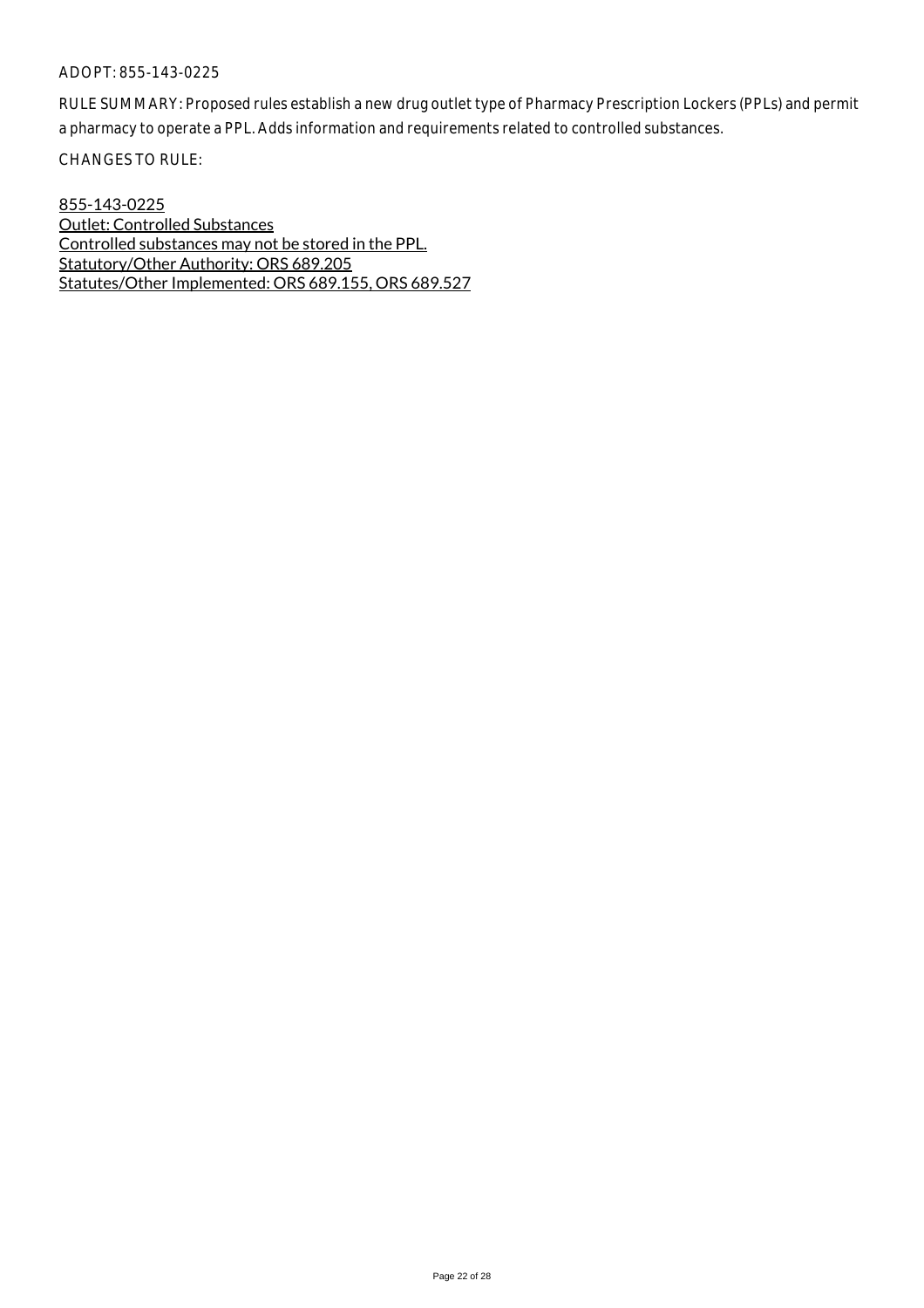RULE SUMMARY: Proposed rules establish a new drug outlet type of Pharmacy Prescription Lockers (PPLs) and permit a pharmacy to operate a PPL. Adds information and general requirements related to dispensing.

CHANGES TO RULE:

855-143-0345

Dispensing: General Requirements The PPL Affiliated Pharmacy must:¶ (1) Ensure each prescription, prescription refill, and drug order is correctly dispensed by the PPL in accordance with the prescribing practitioner's authorization; and [1] (2) Ensure the PPL dispenses prescriptions accurately and to the correct party. Statutory/Other Authority: ORS 689.205 Statutes/Other Implemented: ORS 689.155, ORS 689.527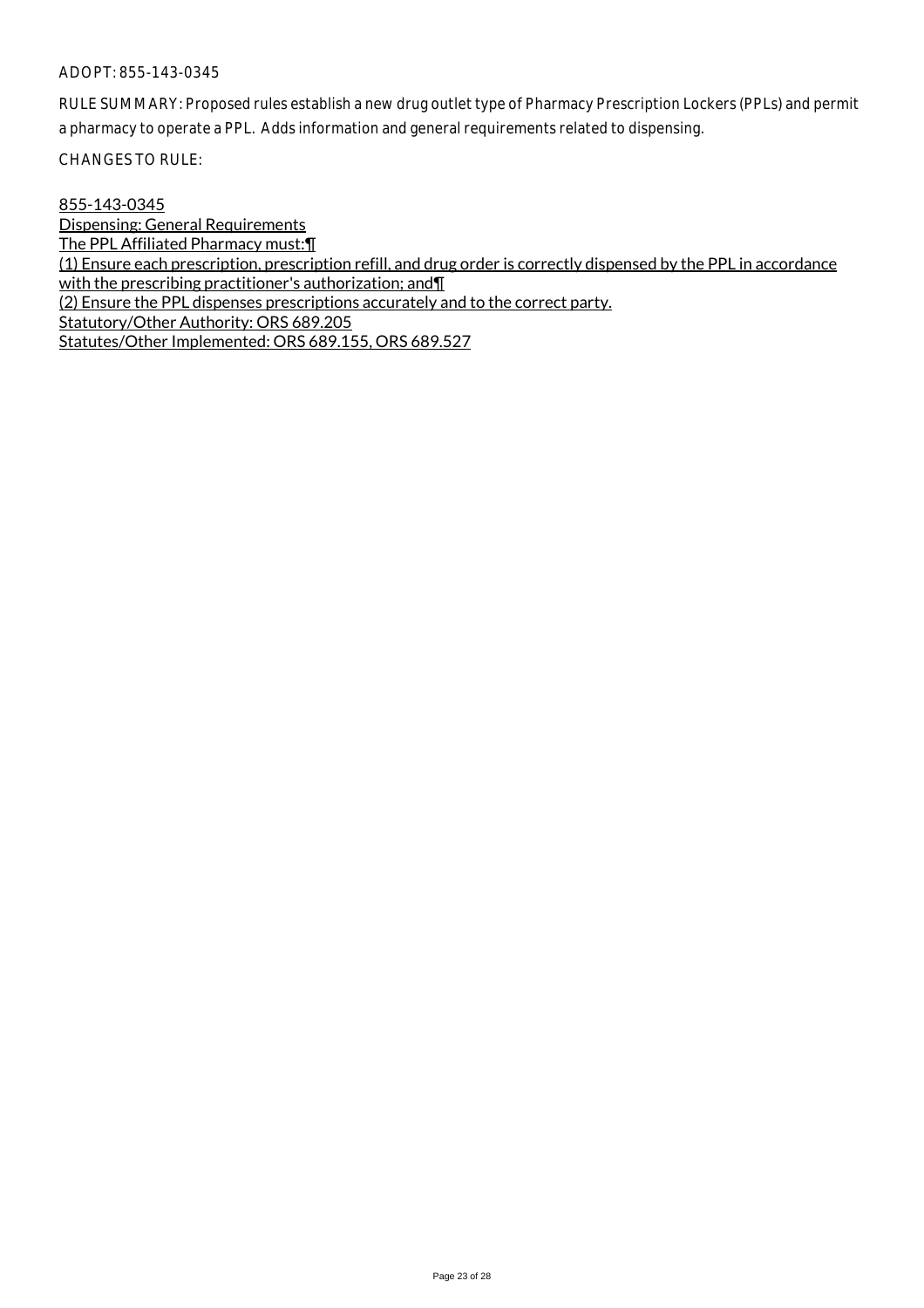RULE SUMMARY: Proposed rules establish a new drug outlet type of Pharmacy Prescription Lockers (PPLs) and permit a pharmacy to operate a PPL. Adds information and requirements related to policies and procedures.

CHANGES TO RULE:

#### 855-143-0500

Policies and Procedures

(1) The Oregon licensed PIC of the PPL Affiliated Pharmacy and the PPL Affiliated Pharmacy drug outlet is accountable for establishing, maintaining, and enforcing written policies and procedures for the PPL. The written policies and procedures must be maintained at the PPL Affiliated Pharmacy and must be available to the board upon request. ¶

(2) The written policies and procedures must include at a minimum the responsibilities of the PPL Affiliated Pharmacy and each PPL including;¶

(a) Security;¶

(b) Operation, testing and maintenance of the PPL;¶

(c) Sanitation and cleaning;¶

(d) Storage of drugs;¶

(e) Stocking and destocking;¶

(f) Dispensing;¶

(g) Preventing duplicate dispensing;¶

(h) Oregon licensed Pharmacist supervision, direction and control of and licensed personnel accessing the PPL;¶

(i) Documenting the identity, function, location, date and time of the licensed personnel accessing the PPL;¶

(j) Utilization of Oregon licensed Pharmacist (i.e. Counseling);¶

(k) Recordkeeping;¶

(l) Patient consent and confidentiality;¶

(m) On-site inspection by an Oregon licensed Pharmacist;¶

(n) Continuous quality improvement;¶

(o) Plan for discontinuing and recovering services if PPL disruption occurs;¶

(p) Training: initial and ongoing; and¶

(q) Interpretation, translation and prescription reader services.¶

(3) If compounded preparations are compounded at the PPL Affiliated Pharmacy and placed in the PPL the policies and procedures must meet the requirements of OAR 855-045.¶

(4) A PPL Affiliated Pharmacy that provides prescription and non-prescription drugs, devices, and related supplies through a PPL must review its written policies and procedures every 12 months, revise them if necessary, and document the review.

Statutory/Other Authority: ORS 689.205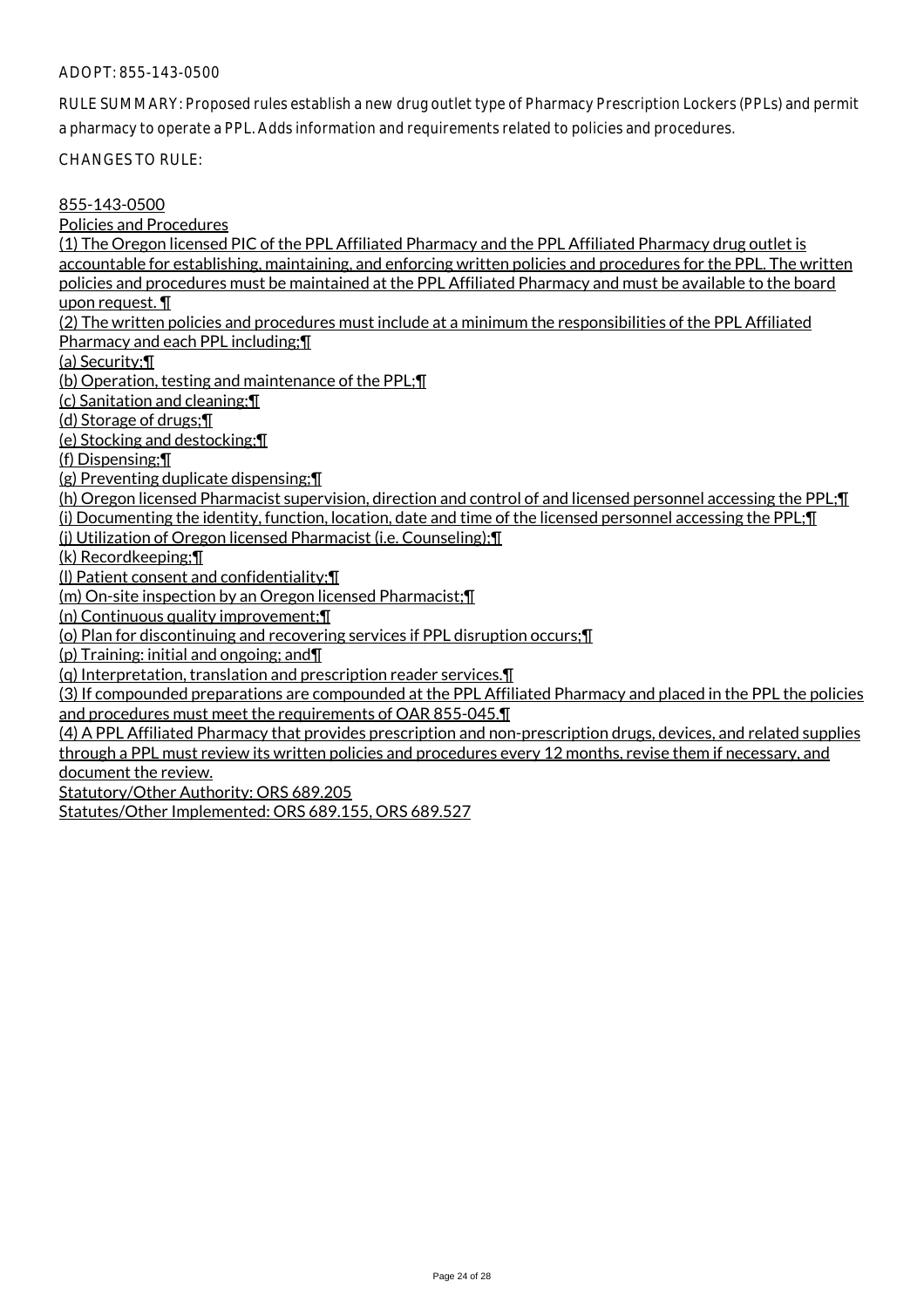RULE SUMMARY: Proposed rules establish a new drug outlet type of Pharmacy Prescription Lockers (PPLs) and permit a pharmacy to operate a PPL. Adds information and general requirements related to records.

CHANGES TO RULE:

#### 855-143-0550

Records: General Requirements

(1) The recordkeeping requirements OAR 855-143 are in addition to the requirements of other recordkeeping rules of the board. Unless otherwise specified, all records and documentation required by these rules, must be retained for three years and made available to the board for inspection upon request. Records must be stored onsite for at least one year and may be stored, after one year, in a secured off-site location if retrievable within

three business days. Records and documentation may be written, electronic or a combination of the two.¶

(2) All required records for the Drug Outlet PPL must be maintained by the PPL Affiliated Pharmacy.¶

(3) Records retained by the PPL Affiliated Pharmacy must include, but are not limited to:¶

(a) Date, time and identification of each individual and activity or function performed on the PPL;¶

(b) Oregon licensed Pharmacist physical inspection of the PPL;¶

(c) Audiovisual communication system testing;¶

(d) Licensee training on the proper use of the PPL; ¶

(e) Still image capture and store and forward images must be retained according to (1); ¶

(f) Data and surveillance system data must be retained for 6 months; and¶

(g) Any errors or irregularities identified by the quality improvement program.¶

(4) Records of dispensing from a PPL must include the:¶

(a) Physical location of the PPL;¶

(b) Identification of the patient or patient's agent retrieving the prescription, non-prescription drugs, and supplies;¶

(c) A digital image of the individual to whom the prescription was dispensed.¶

(d) Date and time of transaction;¶

(e) Each prescription number, patient name, prescriber name, drug name, strength, dosage form and quantity;¶ (f) Each non-prescription drug and supply name, UPC or NDC number, and quantity; and¶

(g) Name of Oregon licensed Pharmacist or Oregon licensed Intern who provided counseling to the patient or patient's agent, if required, documentation that the counseling was performed or that the Pharmacist or Intern

accepted the patient or patient's agent request not to be counseled.¶

(5) Records of stocking and destocking of prescriptions into or from a PPL must include the:¶

(a) Date and time;¶

(b) Each prescription number, patient name, prescriber name, drug name, strength, dosage form and quantity;¶ (c) Each non-prescription drug and supply name, UPC or NDC number, and quantity;¶

(d) Name and Oregon license number of the person stocking or destocking prescription, non-prescription drugs and supplies from the system; and¶

(e) Identity of the Oregon licensed Pharmacist who verifies that the system has been accurately stocked or destocked.

Statutory/Other Authority: ORS 689.205

Statutes/Other Implemented: ORS 689.155, ORS 689.508, ORS 689.527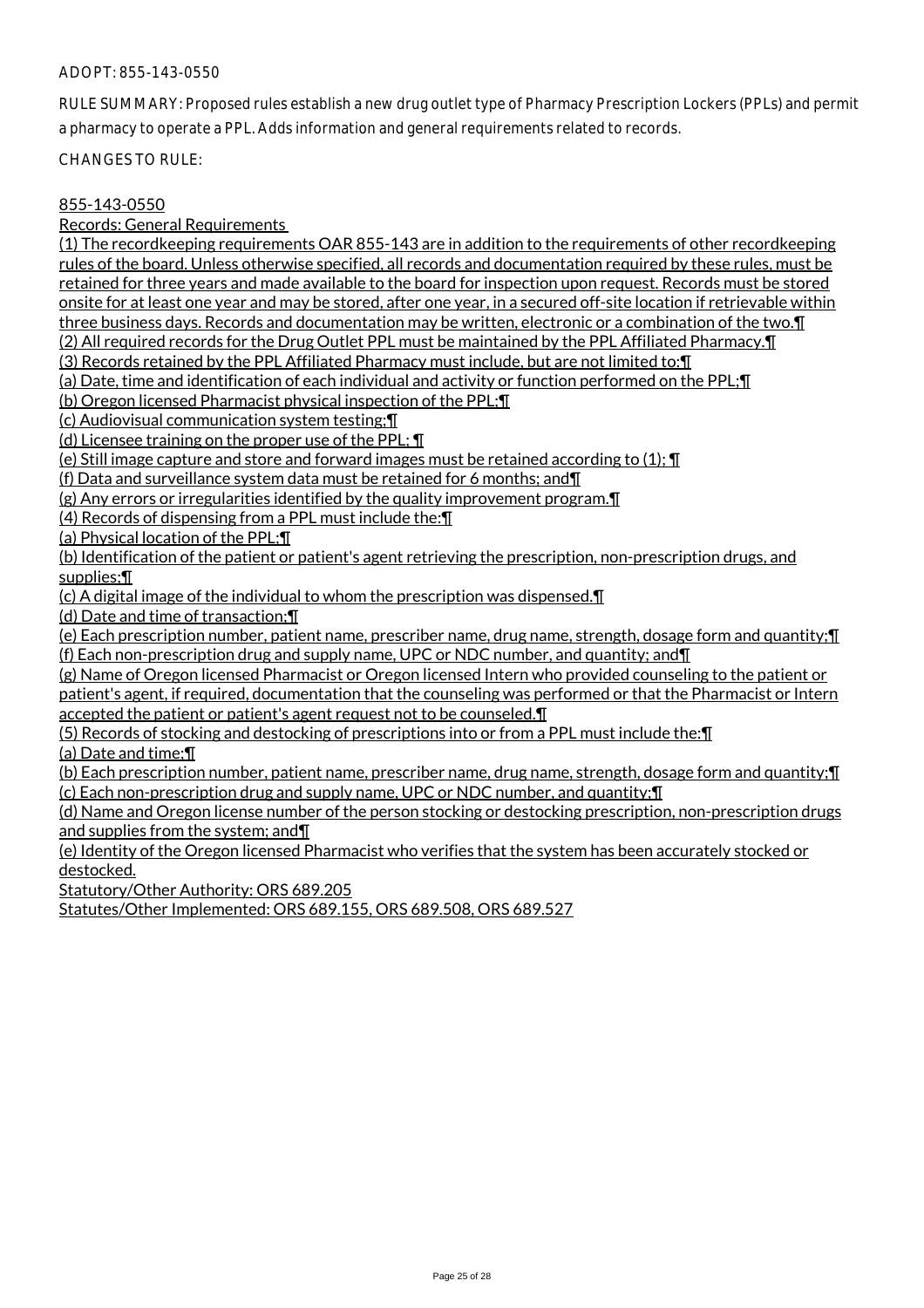RULE SUMMARY: Proposed rules establish a new drug outlet type of Pharmacy Prescription Lockers (PPLs) and permit a pharmacy to operate a PPL. Adds information and requirements related to prohibited practice.

CHANGES TO RULE:

855-143-0600 Prohibited Practices: General A PPL may not:¶ (1) Allow unlicensed personnel, Oregon licensed Pharmacy Technicians or Certified Oregon Pharmacy Technicians to ask questions of a patient or patient's agent which screen and/or limit interaction with the Oregon licensed Pharmacist; ¶ (2) Utilize a person to dispense or deliver a prescription and non-prescription drugs, devices, and related supplies directly to the patient;¶ (3) Dispense drugs that require further manipulation prior to administration or dispensing (e.g. reconstitution, compounding, vaccines); and¶ (4) Store or dispense controlled substances. Statutory/Other Authority: ORS 475.035, ORS 689.205, ORS 689.305, ORS 689.315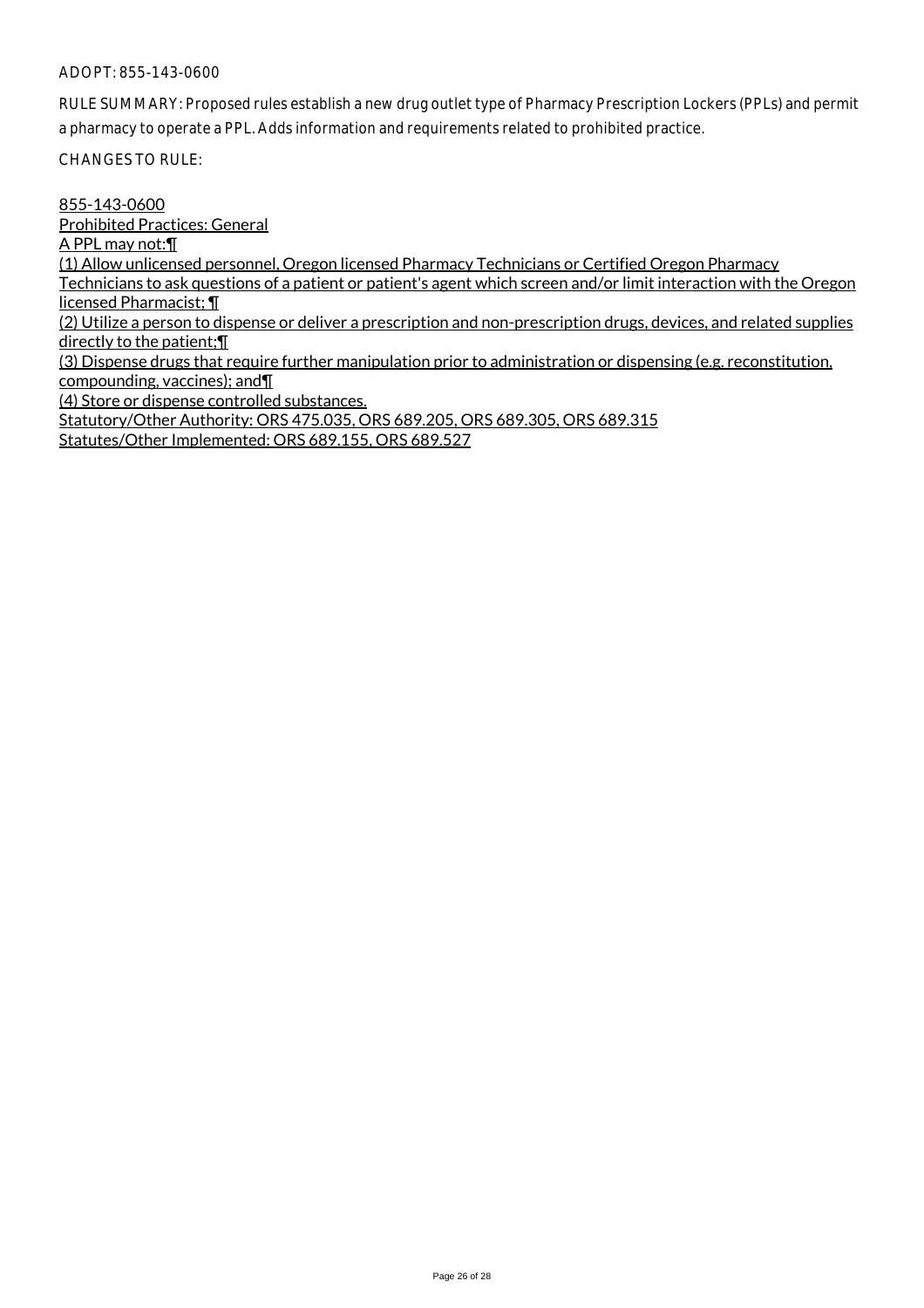RULE SUMMARY: Proposed rules establish a new drug outlet type of Pharmacy Prescription Lockers (PPLs) and permit a pharmacy to operate a PPL. Adds information and requirements for prohibited practices related to disclosing patient information.

CHANGES TO RULE:

855-143-0602

Prohibited Practices: Disclosure of Patient Information

A Retail Drug Outlet PPL may not:¶

(1) Allow a licensee or registrant of the board who obtains any patient information to disclose that information to a third party without the consent of the patient except as provided in (2) of this rule.¶

(2) A licensee may disclose patient information:¶

(a) To the board;¶

(b) To a practitioner, Oregon licensed Pharmacist, Intern, Pharmacy Technician, or Certified Oregon Pharmacy Technician, if disclosure is authorized by an Oregon-licensed Pharmacist who reasonably believes that disclosure

is necessary to protect the patient's health or well-being; or¶

(c) To a third-party when disclosure is authorized or required by law; or¶

(d) As permitted pursuant to federal and state patient confidentiality laws; or¶

(e) To the patient or to persons as authorized by the patient.¶

(3) Allow a licensee or registrant of the board to access or obtain any patient information unless it is accessed or obtained for the purpose of patient care.

Statutory/Other Authority: ORS 475.035, ORS 689.205, ORS 689.305, ORS 689.315